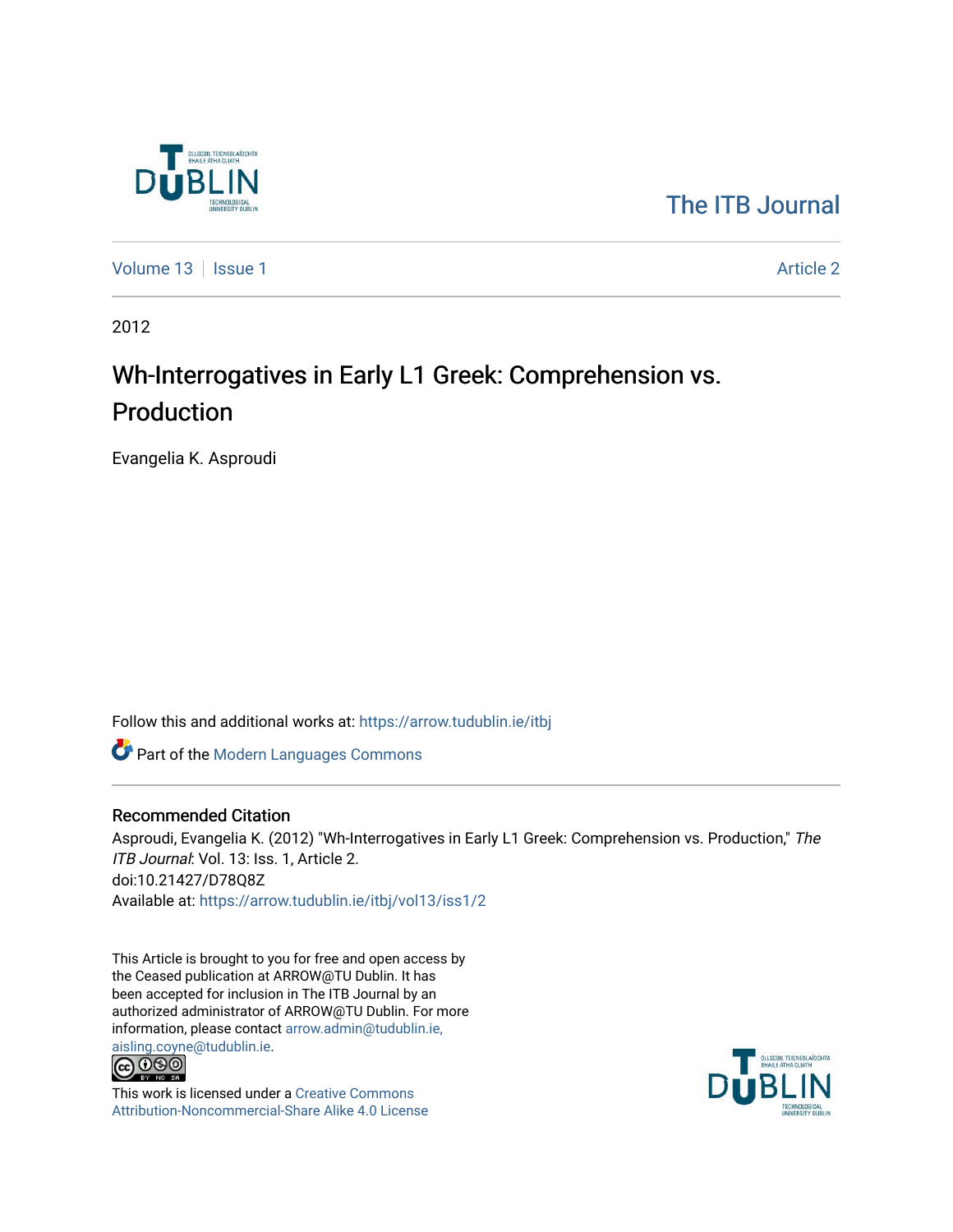# **Wh-Interrogatives in Early L1 Greek: Comprehension vs. Production**

# **Evangelia K. Asproudi**

*School of English Aristotle University of Thessaloniki, Greece*

#### **Abstract**

*This paper examines the comprehension and production of wh-interrogatives in early L1 Greek. Specifically, children's performance is explored at both levels with regard to argument/adjunct extraction and presence/absence of negation. In order to test the predicted lead of comprehension over production, a group of ninety four-to-seven-year old Greek children participated in elicitation tasks that were designed mainly along the methodological principles of Crain and Thornton (1998). On the whole, the results were in line with the initial expectation. That is, the Greek children performed better in question comprehension compared to question production, with individual findings suggesting that children's economy-based processing may not be constrained exclusively by syntactic factors.* 

**Keywords**: *wh-interrogatives, comprehension, production, L1 Greek, extraction site, negation*

# **1. Introduction**

The aim of this paper is to investigate children's behaviour with regard to the acquisition of wh-questions in L1 Greek. More concretely, question comprehension and production will be examined in an attempt to provide a thorough picture of what happens with the acquisition of wh-movement in the language.

The core hypothesis underlying this paper is that in languages clause-typing whquestions by overt wh-movement (Cheng 1991, 1997), children acquire wh-movement from a very young age. Short-distance (henceforth SD) movement is present in child grammar from very early on (e.g. Guasti 2000 etc.), while access to long-distance (henceforth LD) movement occurs from around the age of three onwards (e.g. Thornton 1990, Thornton & Crain 1994, de Villiers et al. 1990 etc.). At this point, a distinction should be made with regard to children's performance on comprehension and production of wh-movement. Specifically, it is hypothesized that children perform better at the comprehension than at the production level, given than the latter involves more processing demands than the former.

In view of the above hypotheses, the prediction with regard to the acquisition of whquestions in early L1 Greek is that Greek children will perform better at the comprehension than the production level, with accurate performance rates increasing with age.

# **2. Method**

In order to test the above prediction concerning early L1 Greek, a study was designed in which the methodology of research adopted was one of elicited comprehension and of elicited production. What follows is a description of the participating subjects, of the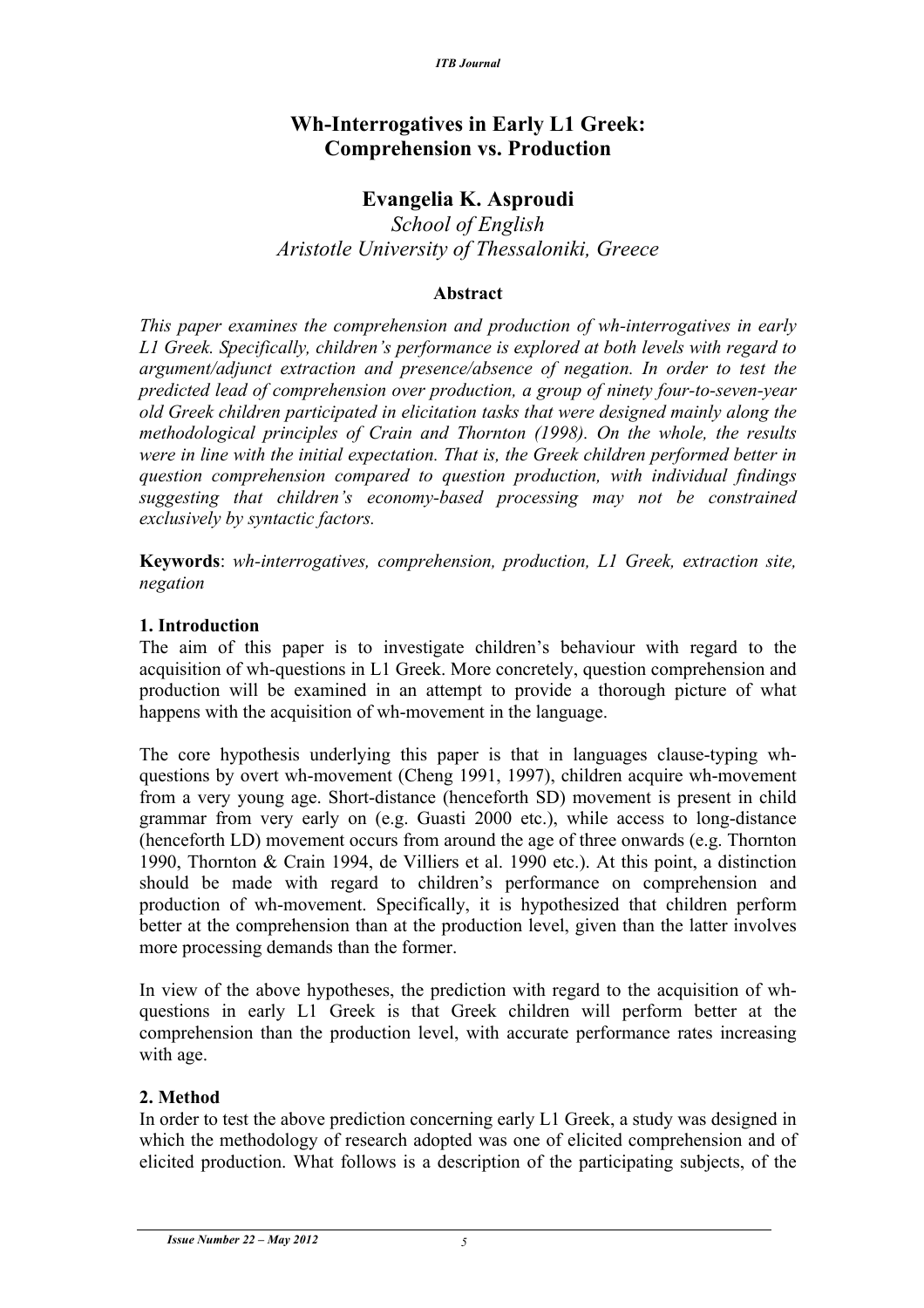experimental tasks set and of the procedure followed, as well as of the measurement steps employed for the analysis of the collected data.

# *2.1 Participants*

The study group consisted of ninety typically developing children aged 4;0 to 7;0. These children were divided into three equivalent subgroups A, B and C. Group A included thirty children between four and five (mean age range: 4;6), group B thirty children between five and six (mean age range: 5;5) and group C thirty children between six and seven years old (mean age range: 6;7). Group A and B children were in their first and second year in kindergarten respectively, while group C children attended the first grade in primary school*.* 

# *2.2 Procedure and Materials*

As stated earlier, the present study aims to investigate areas of L1 question comprehension and production. For this purpose, three experimental tasks were prepared for data collection. These tasks were designed to investigate the research areas as follows:

- Task 1: *comprehension of questions without wh-islands (wh-COMP<sup>1</sup> questions) and of questions with wh-islands (wh-wh questions)*
- Task 2: *production of LD questions*
- Task 3: *production of SD questions*

These experimental tasks will be described in more detail in the following sections through the presentation of the rationale, the materials and the procedure pertaining to each one of them.

Before turning to the presentation of each experimental task in isolation, some general procedural remarks applying to all tasks set should be mentioned. As regards the setting, each child was tested separately in a room next to their classroom during their daily school program. The testing of each child involved two sessions that took place on different days; each session lasted about forty-five minutes, and it was tape recorded and transcribed at a later stage. Tasks 1 and 2 were conducted during the first session, while task 3 during the second one.

What follows is a detailed presentation of the three experimental tasks mentioned above.

# **Task 1: Comprehension of wh-COMP and wh-wh Questions**

*Rationale.* The rationale behind task 1 was twofold. On the one hand, the aim was to see whether children would prefer SD over LD movement at the comprehension level, and for this reason ARG-COMP and ADJ-COMP<sup>2</sup> questions were included where both a SD and a LD interpretation was grammatical and plausible. On the other hand, there was also an interest in whether children would show sensitivity to wh-islands. In order to test this, a set of argument- and adjunct- medial questions was also included that permitted the children a choice between a grammatical SD and an ungrammatical LD

<sup>&</sup>lt;sup>1</sup> COMP refers throughout to an overt non-wh-complementiser.<br><sup>2</sup> ARG = argument, ADJ = adjunct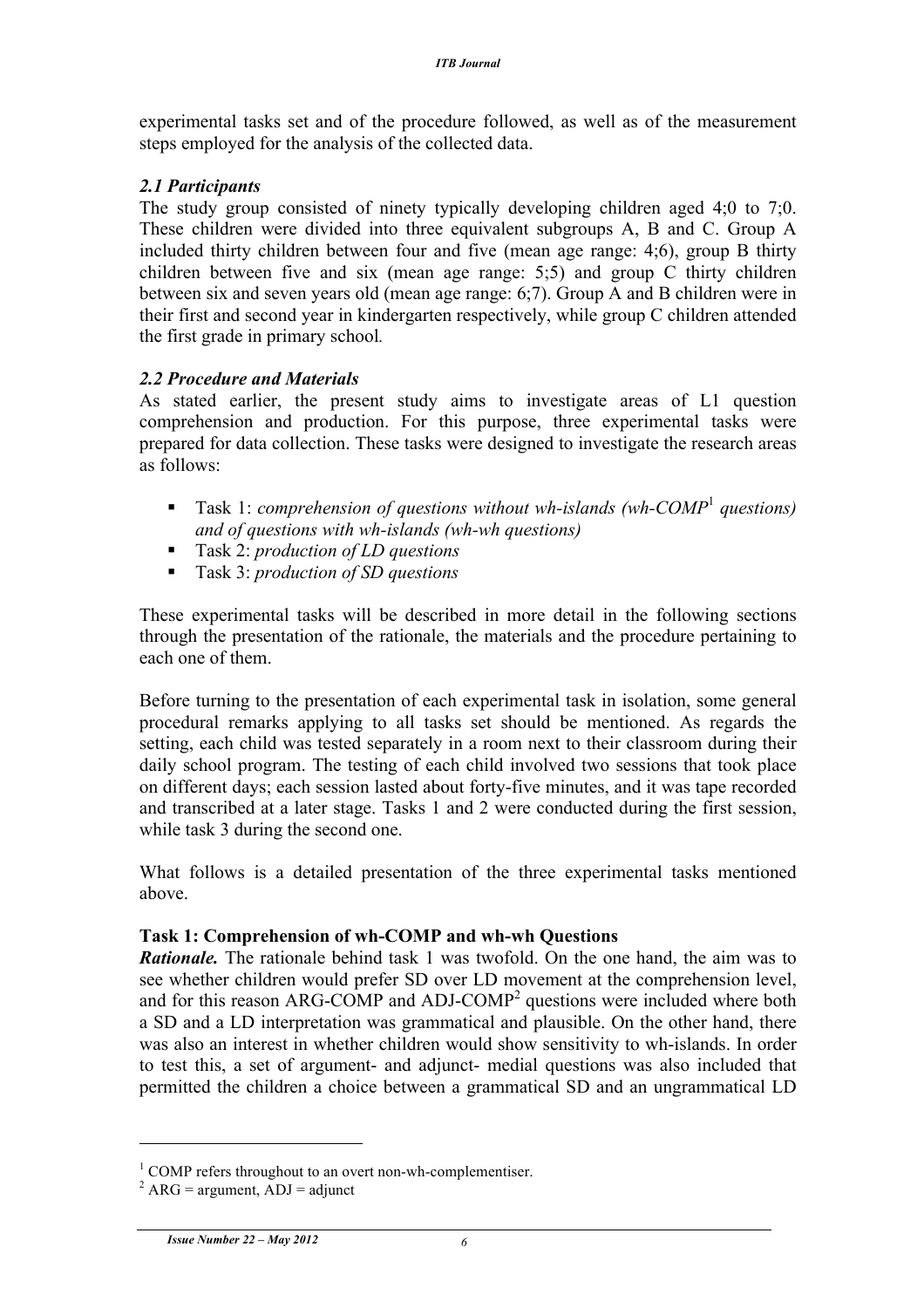interpretation. On the whole, the expectations were that children would show increasing preference for SD interpretations and sensitivity to island constraints.

*Materials.* For the purpose of this task, short stories were created which replicated scenarios used in similar studies in other languages (e.g. Abdulkarim et al. 1997, Philip & de Villiers 1992, Roeper & de Villiers 1992, Thornton & Crain 1994, de Villiers et al. 1990), or which were adapted from stories included in school text books in an attempt to create materials that would not be remote from children's school experience. All stories were followed by comprehension questions; each story provided a context that made all interpretations (grammatical and ungrammatical ones) salient and that excluded any possibility of coreferentiality of SD and LD interpretations. To preclude a bias for one interpretation over the other, care was taken to deliver all test questions in as neutral intonation as possible. A sample test story is presented below.

# (*English translation*)

The dog has a ball. The cat and the rabbit have to climb up a wall to see who has the ball. The cat tries first: she takes a ladder and tries to climb up the wall but eventually falls down. Then the rabbit tries: she uses the same ladder, climbs up the wall and sees the dog. Then she says: "I can see who has the ball! The dog has it and he is holding it with his legs!"

**Experimenter's question**: *Pjos<sub>i/j</sub> t<sub>i</sub>**emathe oti* **<b>***t<sub>i</sub> exi ti bala?*  $^{\circ}$ Who<sub>i</sub> **t**<sub>i</sub> found out that she has the ball?' – SD reading  $^{\circ}$ Who<sub>i</sub> did she find out **t**<sub>i</sub> to have the ball?' – LD reading

**Target answer:** *to kuneli* 'the rabbit' – SD reading *o skilos* 'the dog' – LD reading

**Experimenter's question**: *Pwsi emathe ti pjos exi \*ti ti bala?* 'How**<sup>i</sup>** did she find out **ti** who has \***ti** the ball?'

**Target answer:** *skarfalonondas ton tiho* 'by climbing up the wall'

*Procedure.* The duration of this task was about twenty-five minutes. After an explanation of the procedure to follow, each of the stories was acted out with props in front of the child or presented through pictures to her. Then, the accompanying comprehension questions were posited. In case the child did not respond to a certain test question, this question was repeated once; if no answer was elicited, the procedure proceeded with the presentation of the next question or of the next story and its accompanying questions.

# **Task 2: Production of LD questions.**

*Rationale.* In task 2 the aim was the production of LD questions by children. The rationale of this task evolved around the hypothesis that LD extraction is more processing costly for children than SD extraction, and hence difficult to produce.

*Materials.* For the elicitation of LD questions two games were designed along the lines of similar crosslinguistic tasks (Thornton 1996). For the purposes of this task, a puppet called 'Astrulis' that had come from another planet was introduced to the child. The first game included prompts of the type *Rotise ton Astruli X mandevi aftos* ('Ask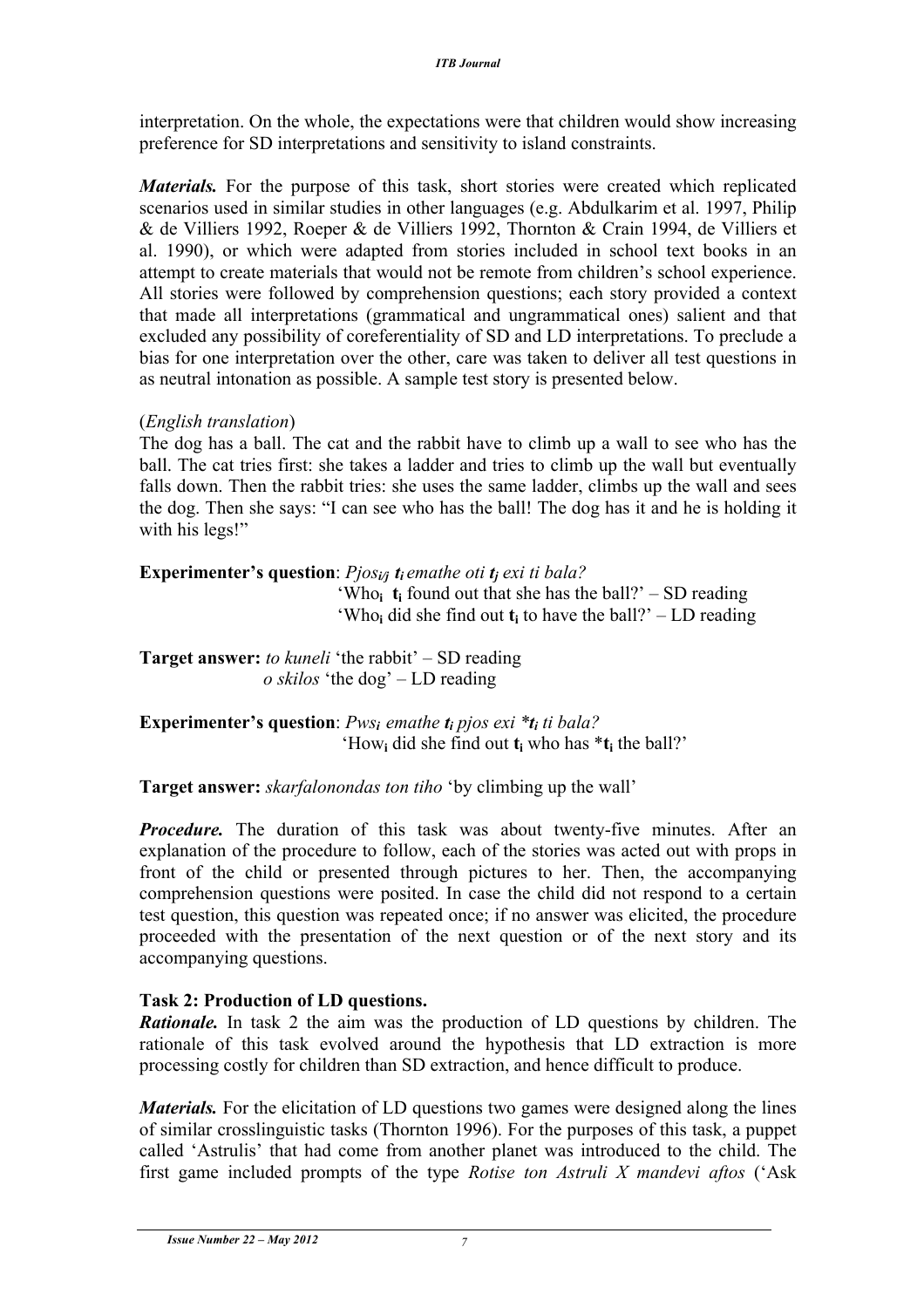Astrulis [i.e. the puppet]  $X$  he guesses'), where  $X$  stood for the respective wh-element. As for the second game, it consisted of prompts which were of the form *Rotise ton Astruli X protimai aftos* ('Ask Astrulis [i.e. the puppet] X he prefers'), where X stood again for the respective wh-element.

What is presented below is a sample of the first and second game protocol as well as of the stimulus sentences used.

# $1<sup>st</sup>$  game:

The experimenter presents five toys: one car, one pink and one blue comb, and one red and one yellow ball. She asks both the child and the puppet to cover their eyes while she is hiding each of these toys in different numbered boxes. Then she asks the child and the puppet to uncover their eyes, and the game proceeds. After the experimenter has elicited the child's guess, she prompts the child to elicit the puppet's guess. One of the stimulus sentences she uses is the following:

#### **Stimulus sentences**:

Experimenter: *Sto kuti 3 ekripsa mia xtena. Ja mandepse pja.* 'In box 3 I hid one of the combs. Guess which one.'

(the child says his/her guess…)

Experimenter: *Esi mandevis oti sto kuti 3 ekripsa tin … xtena. Rotise ton Astruli pja mandevi aftos.*

'You are guessing that in box 3 I hid the … comb. Ask Astrulis which one he is guessing.'

**Target question**: *Pja xtena mandevis oti ekripse sto kuti 3?*

'Which comb are you guessing that she (i.e. the experimenter) hid in  $box~3?$ 

# $2<sup>nd</sup>$  game:

The experimenter presents four toy characters: one rabbit, one dog and two horses. She explains to the child that three of these toy characters have to be matched with certain actions.

#### **Stimulus sentences**:

Experimenter: *Kapjo alogaki tha pai volta. Rotise ton Astruli pjo protimai aftos.*

'One of the two horses is going for a walk. Ask Astrulis which one he prefers.'

**Target question**: *Pjo alogaki protimas na pai volta?* 'Which horse do you prefer that it go for a walk?'

*Procedure.* The duration of task 2 was about twenty minutes, fifteen minutes for the first and five minutes for the second game. As regards the procedure, both games were based on ideas from Thornton (1996). The first game proceeded as follows: both the child and the puppet covered their eyes while the experimenter hid objects in small numbered boxes. The child guessed what was hidden in each box, and then the experimenter prompted her to ask the puppet about his guess. In the second game, the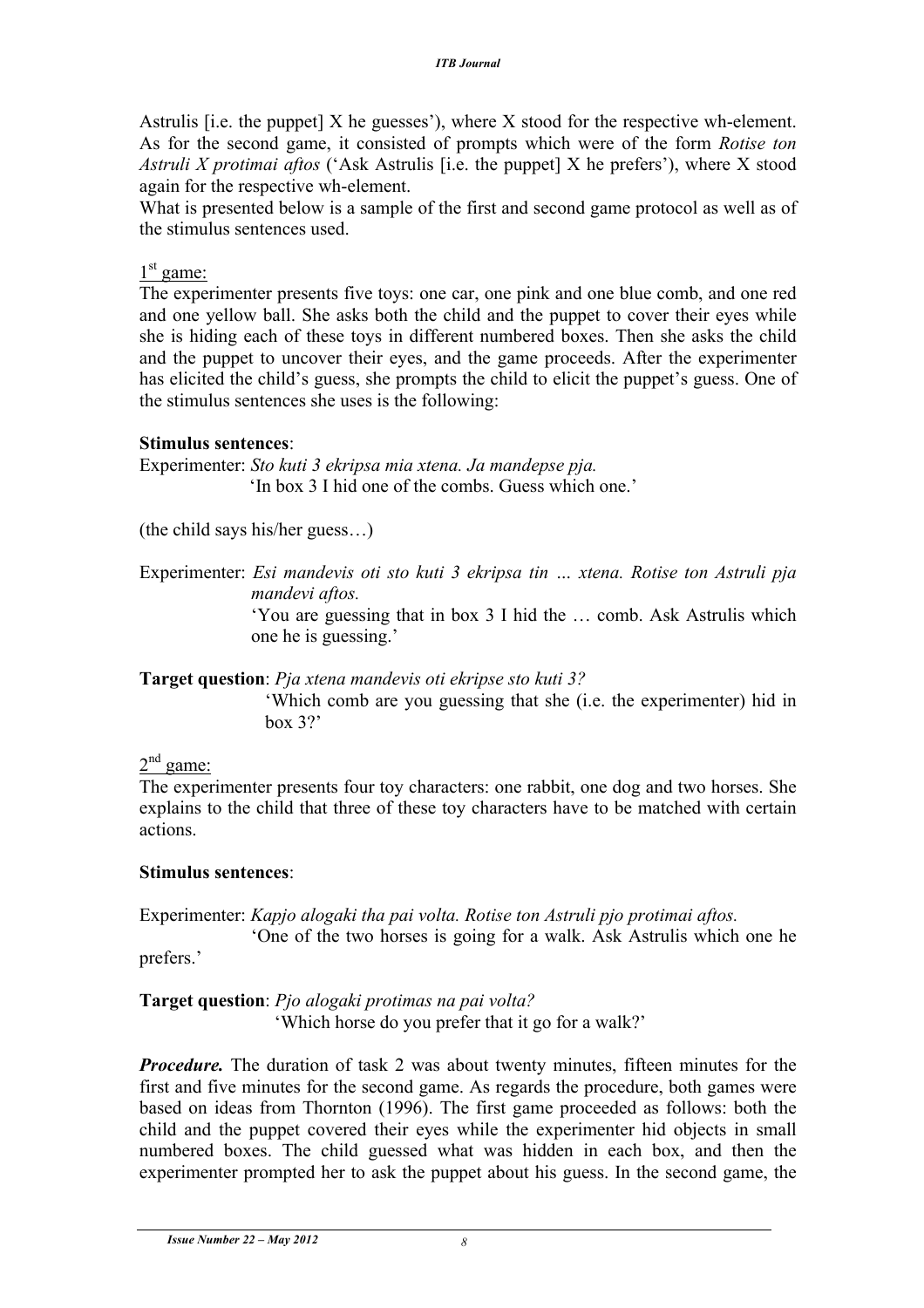child and the puppet saw some toy characters and some possible actions they could do. The experimenter prompted the child to ask the puppet decide which action each toy character would do. Thus, through these two games, the child was prompted to produce the target LD questions. In case the child did not react to the experimenter's prompt, the prompt (and the relevant part of the game) was repeated twice; if still no question was elicited, the procedure continued with the presentation of the next part of the game and the corresponding prompt.

# **Task 3: Production of SD questions.**

*Rationale.* Task 3 aimed at the production of SD questions. The main rationale underlying this task was that SD question production is in line with local preference processing accounts (e.g. Fanselow et al. 1999, Frazier & Flores d' Arcais 1989 etc.), and hence it would not posit any serious problems to children.

*Materials.* The puppet called 'Astrulis' was again employed for the purposes of the present task. The prompts were designed on the basis of scenarios and short stories close to children's everyday life. All prompts ended either on the phrase *Rotise ton Astruli X* ('Ask Astrulis [i.e. the puppet] X'), where X stood each time for the respective wh-element, or on the phrase *Rotise ton Y X* ('Ask Y X'), where X stood each time for the respective wh-element and Y for a person from the acted-out story. Here is a sample set of the test stories and of the relevant stimulus sentences:

#### $1<sup>st</sup>$  situation:

#### *(English translation)*

Three smurfs are roller-skating in the forest when they meet two horses. While playing with the two horses, a bear suddenly appears and treads down the brown horse.

# **Stimulus sentences:**

Experimenter: *I arkuda patise ena alogaki. Rotise ton Astruli pjo.* 'The bear trod down one of the horses. Ask Astrulis which one.'

**Target question**: *Pjo alogaki patise i arkuda?* 'Which horse did the bear tread down?'

# 2<sup>nd</sup> situation:

#### *(English translation)*

Jim goes shopping. He wants to buy a ball. He goes in a shop and sees two balls, a red one and a yellow one.

#### **Stimulus sentences:**

Experimenter: *O politis lei ston Dimitri na min pari kapja bala. Rotise ton pja.* 'The salesman tells Jim not to take one specific ball. Ask him which one.'

**Target question:** *Pja bala na min pari o Dimitris?;* 'Which ball should Jim not take?'

*Procedure.* The duration of the present task was about forty-five minutes. In the first part of this task, the experimenter prompted the child to pose questions to the puppet about himself and his friends and about life on his planet (e.g. Thornton 1996). Then, both the child and the puppet saw stories acted out with props in front of them or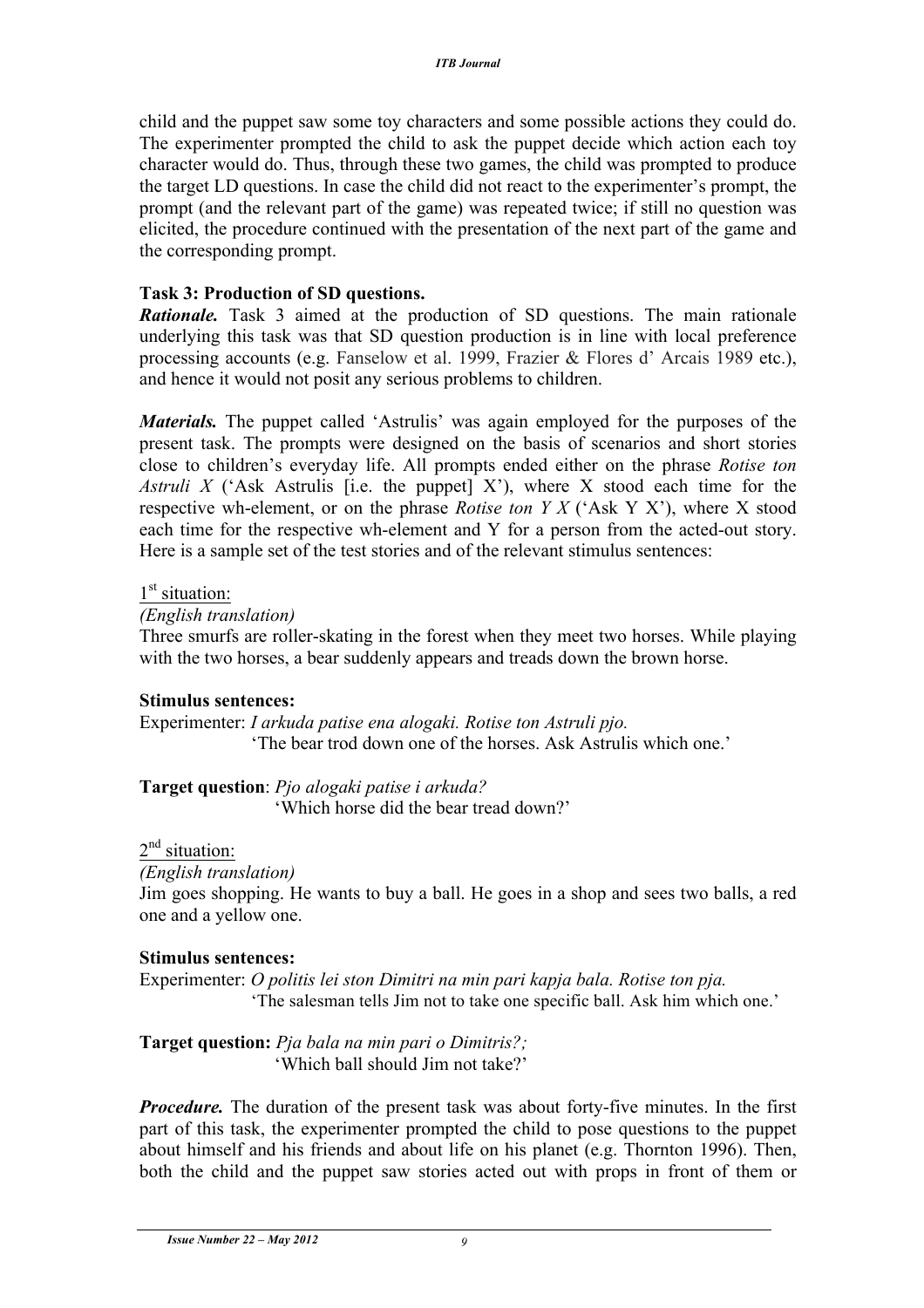accompanied by pictures. At the end of each story, using lead-in statements the experimenter prompted the child to ask the puppet the target questions so as to see whether the puppet understood what had happened in the story. In the second part of the task, a big story was acted out in front of the child and the puppet, with the latter playing this time the role of a passive observer. At frequent intervals, the child had to pose questions to the toy characters of the story, so as to find out how the story continued. In cases that the child did not react to the experimenter's prompt, the prompt (and the story where necessary) was repeated twice; if still no question was elicited, the procedure continued with the presentation of the next story and its accompanying prompt.

#### *2.3 Analyses and measurements*

The data collected from all three experiments were inserted into a database using the statistical software SPSS 17.0 for Windows. Mean ratings were then calculated for each participant; these ratings were tested statistically with mixed ANOVA analyses which provided within- and between- subject comparisons. These in turn enabled the checking for significance of the effect of category and group on the ratings. On the whole, the analyses of the data carried out were the following: a. correct responses with regard to the prediction tested, and b. type of errors.

#### **3. Results**

Overall, the results obtained from tasks 1, 2 and 3 were in line with the prediction formulated in the introductory section<sup>3</sup>. As a reminder, the prediction was that children's performance will become more and more accurate as age increases and that children will show higher accurate performance on question comprehension than on question production overall. The following figure provides the average accurate performance rates of all groups. It should be noted that the phrase 'accurate performance' is used in a very general sense here and subsumes under it various responses on the part of the children. In terms of comprehension, 'accurate performance' includes grammatical SD/LD readings of ambiguous and unambiguous questions, namely of questions that allow either both readings or only one reading respectively. In terms of production, accurate performance implies production of target questions with respect to SD/LD movement and wh production. Separate results for all types of questions tested in comprehension and production will be provided in figures 2-5. To begin with, here is a presentation of the overall accurate performance rates attested in question comprehension and production.

As shown in Figure 1, for both conditions accuracy rates increased with age. In addition, within-group differences are also apparent, with accurate comprehension rates being higher than accurate production ones within all groups.

<sup>&</sup>lt;sup>3</sup> It should be noted that performance and every elicitation on the part of the children, either at the comprehension or the production level, will be characterised throughout in terms of 'accuracy'. The term 'target' will refer to the responses/structures aimed at by the experimenter.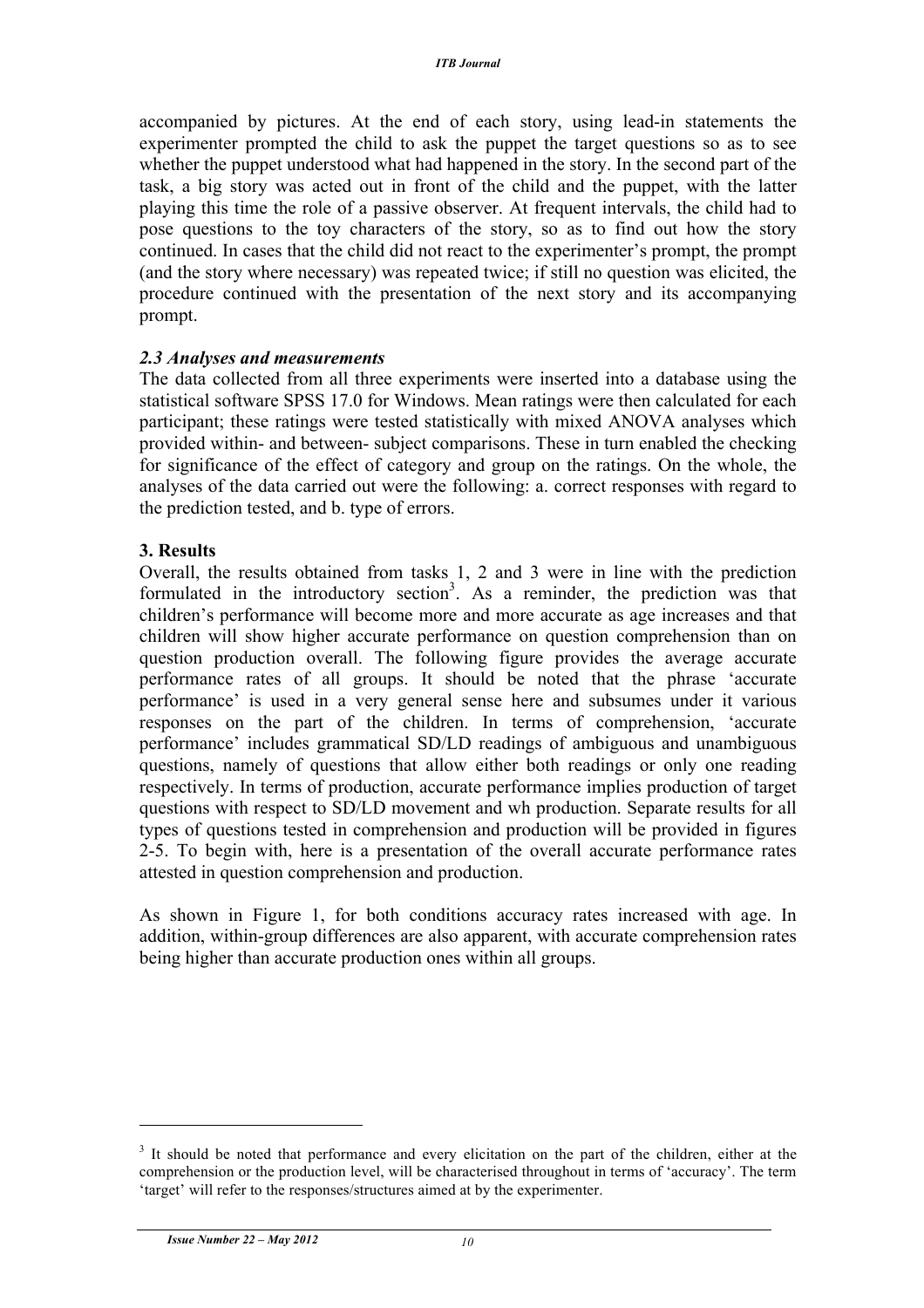



A two-way mixed ANOVA was performed on the results; it revealed significant withingroup effects of accurate performance  $[F(1,87)=105.641, p=.000]$ . No significant interaction was found between accurate performance and group [F(2,87)=1.127,  $p=329$ ] but only a significant between-group effect  $[F(2,87)=16.949, p=.000]$ , which suggests that there is large heterogeneity in performance between groups. Pairwise comparisons showed significant within-group differences in all groups (p=.000), which indicate that the Greek children performed significantly better at the comprehension than the production level from the youngest age. As for between-group comparisons, they were all found to be significantly different in question comprehension (A-B: p=.053, A-C: p=.000, B-C=.01), which suggests a clear pattern of development in children's comprehension ability. In question production, on the other hand, a burst in accurate performance was attested by group B, with A-B ( $p=0.002$ ) and A-C ( $p=0.000$ ) comparisons being the significantly different ones.

Analyzing the above data in more detail, it is interesting to see how children performed with respect to the comprehension and production of specific types of questions. On the comprehension side, two types of questions were tested: argument and adjunct questions with no wh-island (wh-COMP), and argument and adjunct questions involving a wh-island (wh-wh). The accurate performance rates on these two types of questions are shown in figures 2 and 3 respectively.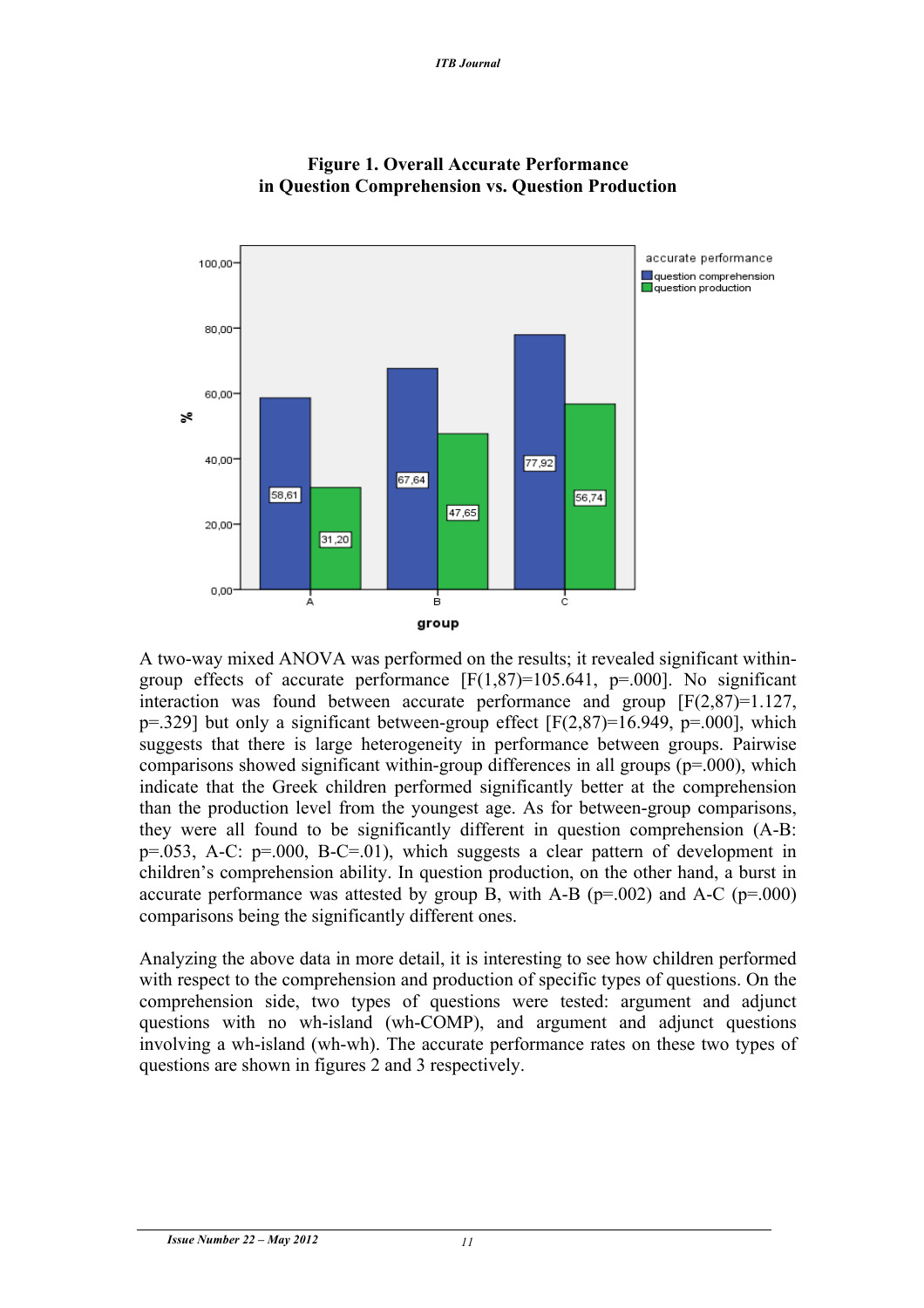

**Figure 2. Accurate Performance in the Comprehension of Wh-COMP Questions**

**Figure 3. Accurate Performance in the Comprehension of Wh-Wh Questions**

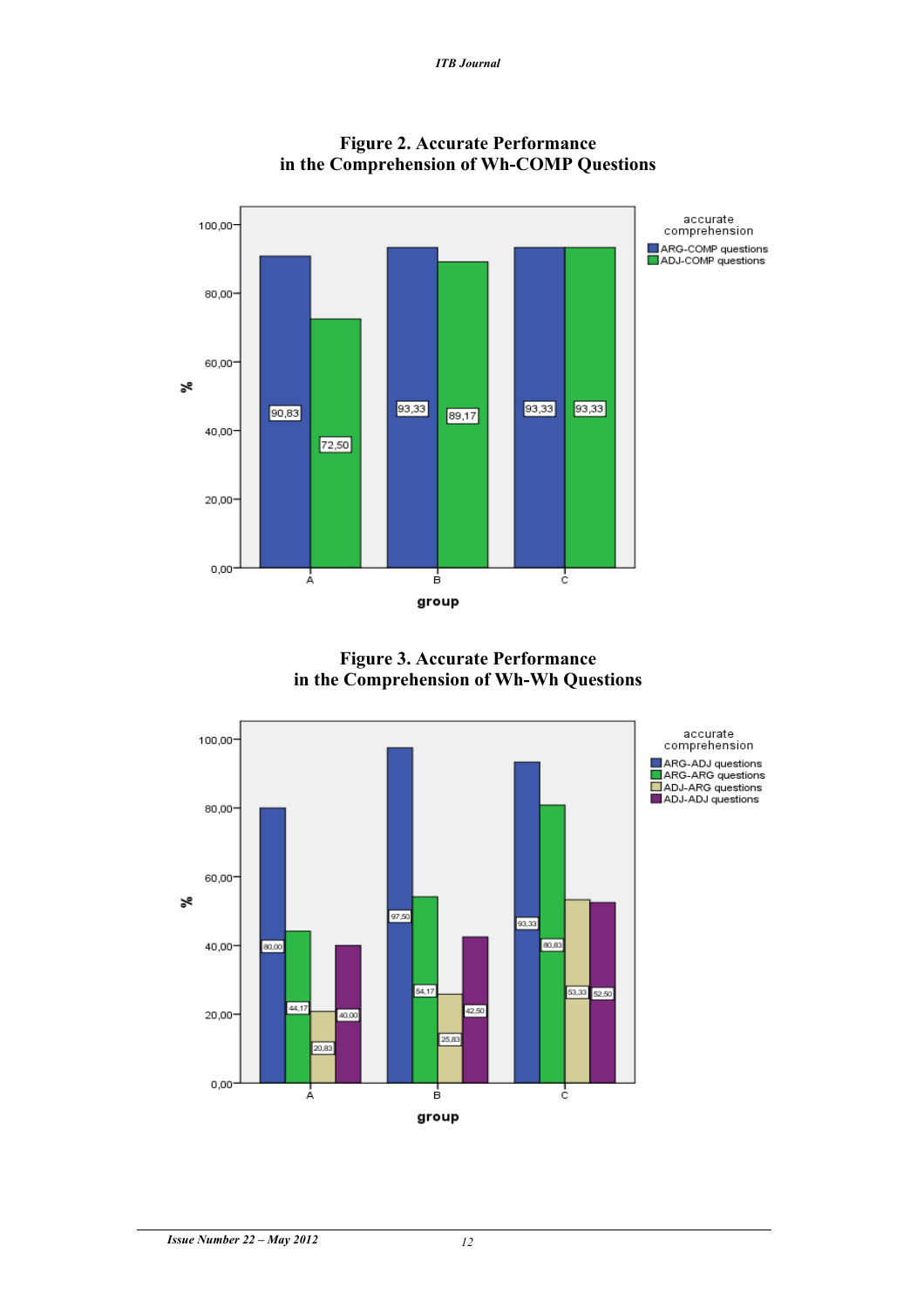In both types of questions accurate performance increased with age. In wh-COMP questions children were very consistent, with ADJ-COMP questions being more difficult than ARG-COMP ones in the two younger groups, especially in A. As for whwh questions, ARG-ADJ ones proved to be the easiest for all groups, with ARG-ARG, ADJ-ADJ and ADJ-ARG questions following in decreasing order of difficulty.

Overall, the main within-group effects of accurate performance per question type  $[F(5,435)=110.991, p=.000]$  and of its interaction with group  $[F(10,435)=4.958]$ , p=.000] were significant; in addition, the main between-group effect was also significant  $[F(2,87)=11.303, p=.000]$ . Pairwise, accurate comprehension of ARG-COMP questions at a within-group level was significantly higher than that of ADJ-COMP ones only in group A  $(p=0.001)$ . Between groups, no significant comparisons were found for ARG-COMP but only for ADJ-COMP, where a significant increase in accurate comprehension was found between groups A and B  $(A-B: p=.005, A-C:$ p=.000). Turning to wh-wh questions, in groups A and B all within-group comparisons were significant except for the comparison between ARG-ARG and ADJ-ADJ questions. In group C all comparisons were again significant, except for the comparisons between argument-extraction questions (ARG-ADJ vs. ARG-ARG) and between adjunct-extraction questions (ADJ-ARG vs. ADJ-ADJ). Between groups, the significant burst in accurate comprehension of argument-medial questions was attested between B and C (ARG-ARG: A-C: p=.000, B-C: p=.000; ADJ-ARG: A-C: p=.000, B-C:  $p=0.002$ ), whereas in ARG-ADJ questions between A and B (A-B:  $p=0.003$ , A-C: p=.028). As for ADJ-ADJ ones, no significant comparisons were attested as their accurate comprehension rates remained at similar levels across groups.

On the production side, two types of questions were targeted: SD argument and adjunct questions, and LD argument and adjunct ones. The following two figures illustrate the three groups' performance in target SD and target LD question production.

As shown in figures 4 and 5, accuracy rates became increasingly higher in both argument and adjunct question production, but they were higher in SD compared to LD questions. In addition, in target SD extraction, subject questions had the higher accurate production rates for the two older groups, whereas in target LD extraction this was the case for adjunct questions across groups.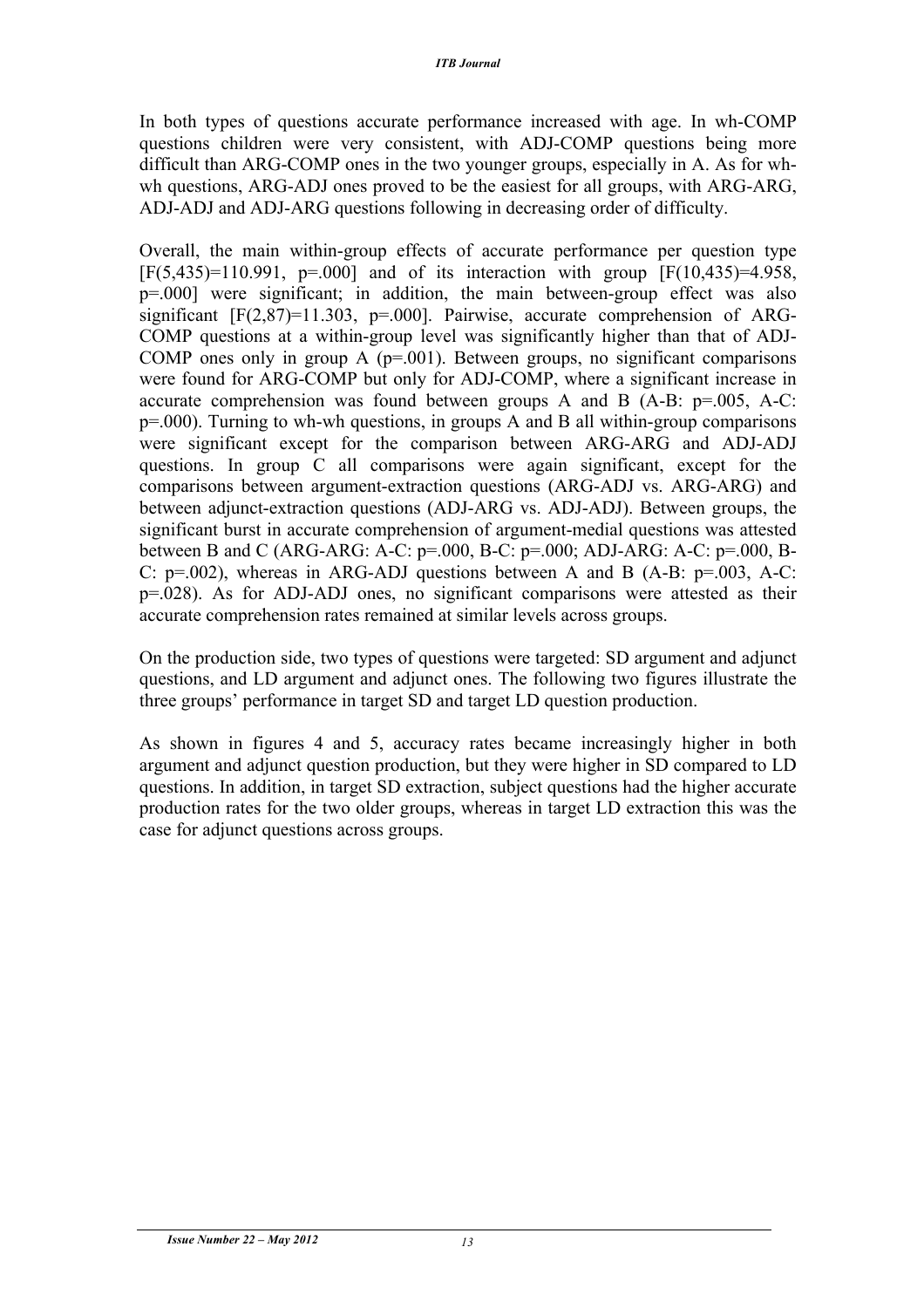



**Figure 5. Accurate Performance in the Production of Target Long-Distance Questions**



Within-subjects, the main effect of extraction site was significant in both target SD  $[F(2,174)=16.406, p=.000]$  and target LD  $[F(2,174)=7.240, p=.001]$  production, while the effect of extraction site by group interaction was significant only in target SD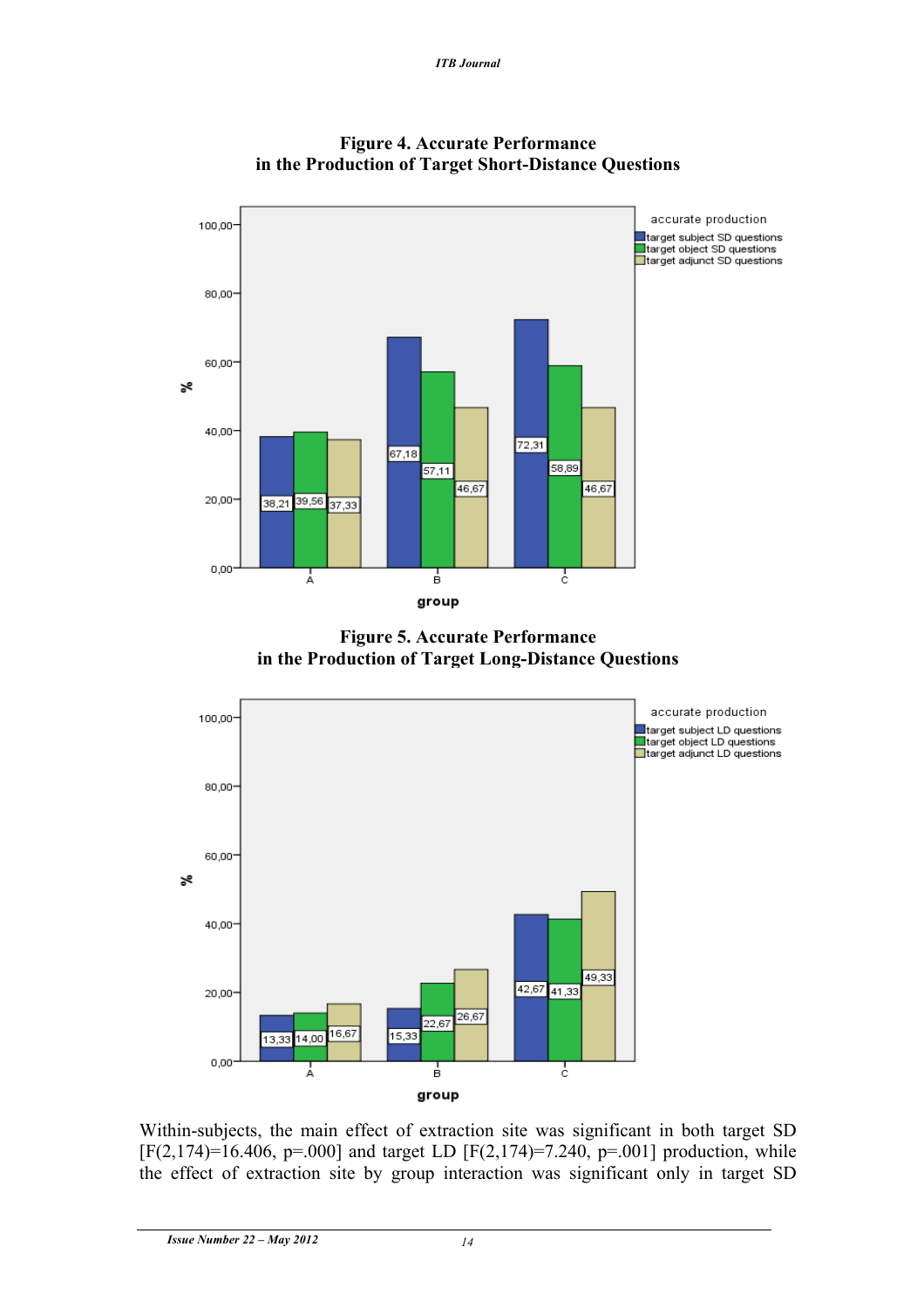[F(4,174)=3.838, p=.005], not in target LD [F(4,174)=1.295, p=.274]. Between subjects, however, the main effect of group was significant in both types of questions [SD: F(2,87)=8.338, p=.000, LD: F(2,87)=9.696, p=.000]. As for pairwise comparisons, within-group analyses revealed no significant differences between the various extraction sites in the youngest children's accurate SD and LD questions. For group B and C children, accurate subject, object and adjunct SD extraction rates all differed significantly from one another (B: subject-object:  $p=0.001$ , subject-adjunct:  $p=0.001$ , object-adjunct: p=.030; C: subject-object: p=.000, subject-adjunct: p=.000, objectadjunct: p=.015), whereas accurate LD production rates were significantly lower for subject compared to object and adjunct extraction (subject-object: p=.029; subjectadjunct: p=.004) in group B, and significantly higher for adjunct compared to subject and object extraction in group C (adjunct-subject: p=.075, subject-adjunct: p=.007). At a between-group level, accurate production with regard to all extraction sites increased significantly between A and B in target SD (subject: A-B:  $p=0.001$ , A-C:  $p=0.000$ ; object: A-B: p=.009, A-C: p=.005; adjunct: A-B: p=.064, A-C: p=.064), and between B and C in target LD questions (subject: A-C: p=.000, B-C: p=.000; object: A-C: p=.001, B-C: p=.017; adjunct: A-C: p=.000, B-C: p=.005), which indicates clearly the greater ease of children with target SD compared to target LD question production.

As for inaccurate performance, the error types attested are broadly defined and illustrated below.

|                        |                       | <b>GROUP A</b> |        | <b>GROUP B</b>       |        | <b>GROUP C</b> |        |
|------------------------|-----------------------|----------------|--------|----------------------|--------|----------------|--------|
| <b>Condition</b>       | <b>Error</b> Type     | No             | Mean   | $N_{\boldsymbol{0}}$ | Mean   | $N_{0}$        | Mean   |
|                        | Island                | 33/298         | 11.07% | 18/233               | 7.73%  | 22/159         | 13.84% |
|                        | violation             |                |        |                      |        |                |        |
| Question               | Medial-wh             | 185/298        | 62.08% | 153/233              | 65.66% | 73/159         | 45.91% |
| comprehension          | interpretation        |                |        |                      |        |                |        |
|                        | Irrelevant            | 80/298         | 26.85% | 62/233               | 26.61% | 64/159         | 40.25% |
|                        | interpretation        |                |        |                      |        |                |        |
|                        | Non-target            | 518/991        | 52.27% | 530/754              | 70.29% | 487/623        | 78.17% |
|                        | landing<br>site       |                |        |                      |        |                |        |
|                        | $SD \rightarrow LD$ , |                |        |                      |        |                |        |
| Question<br>production | $LD \rightarrow SD$   |                |        |                      |        |                |        |
|                        | Non-target wh         | 35/991         | 3.53%  | 60/754               | 7.96%  | 50/623         | 8.02%  |
|                        | Isolated wh           | 408/991        | 41.17% | 147/754              | 19.49% | 73/623         | 11.72% |
|                        | Irrelevant            | 18/991         | 1.82%  | 10/754               | 1.33%  | 10/623         | 1.61%  |
|                        | question              |                |        |                      |        |                |        |
|                        | No response           | 12/991         | 1.21%  | 7/754                | 0.93%  | 3/623          | 0.48%  |

**Table 1. Inaccurate Performance in Question Comprehension vs. Question Production: Error Analysis**

With regard to question comprehension, it is evident that medial-wh interpretations constituted the main type of error, with irrelevant interpretations and island violations following. As for question production, non-target landing site was the dominant error, followed by isolated wh production especially in group A. The error types presented here are very general categories that can be further specified into more concrete ones. In question comprehension, 'island violation' refers both to questions with a wh- and a negative island, while 'irrelevant interpretation' to questions with a wh-island and to questions without one in sum. Moreover, all error types in question production concern target SD and target LD questions together. In a more fine-grained analysis, the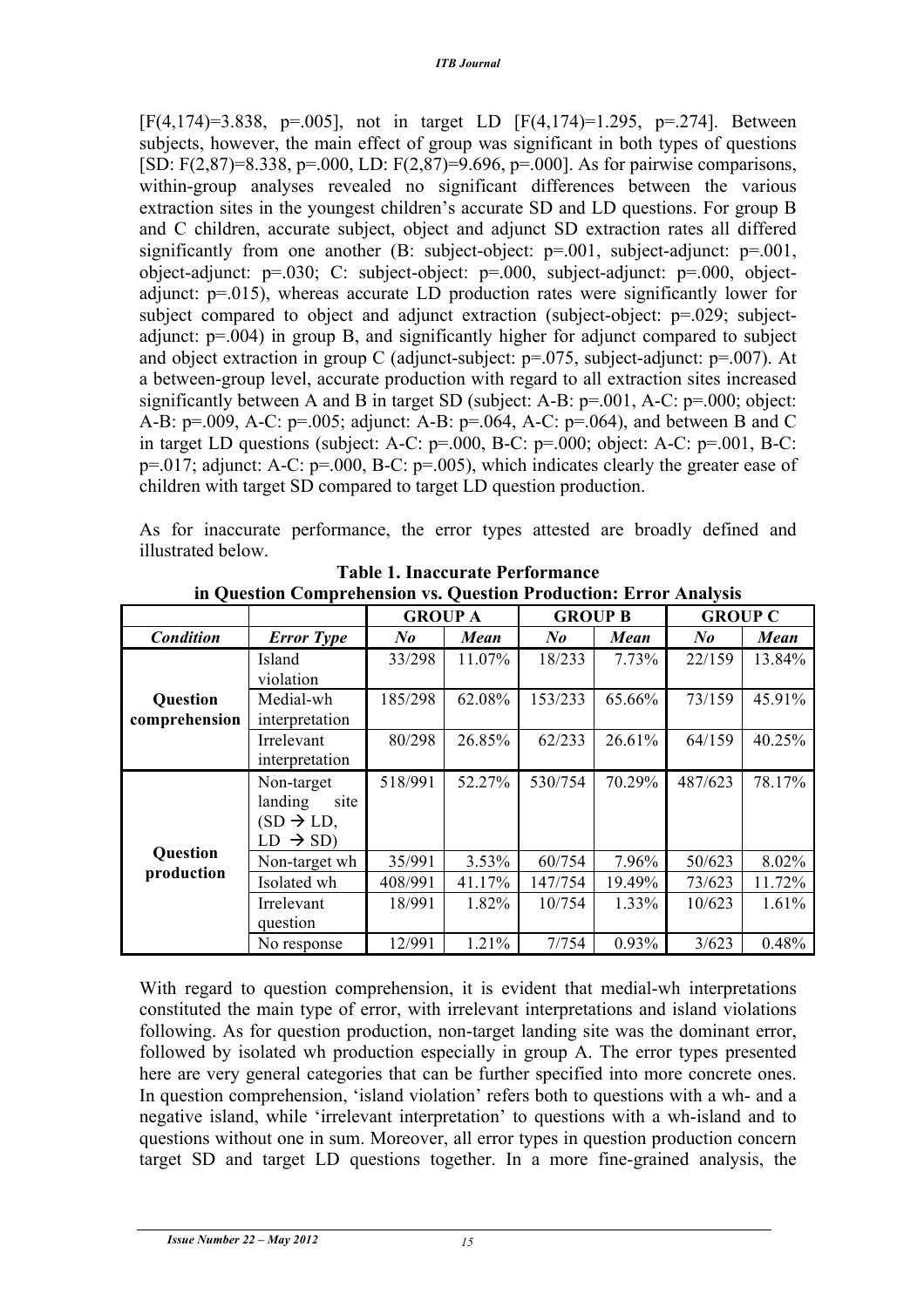distribution across particular types of questions of the errors presented in table 1, is provided in the following tables  $2-5^4$ .

#### *Question Comprehension*

#### **Table 2. Inaccurate Performance in the Comprehension of Wh-COMP Questions: Error Analysis**

|                  |                   | <b>GROUP A</b> |        | <b>GROUP B</b>            |        | <b>GROUP C</b> |      |
|------------------|-------------------|----------------|--------|---------------------------|--------|----------------|------|
| <b>Condition</b> | <b>Error</b> Type | No             | Mean   | $N_{\boldsymbol{\theta}}$ | Mean   | No             | Mean |
| $\rm{ARG-}$      | Irrelevant        | 7/7            | 100%   | 4/4                       | 100%   | 8/8            | 100% |
| <b>COMP</b>      | interpretation    |                |        |                           |        |                |      |
| questions        |                   |                |        |                           |        |                |      |
| ADJ-             | Island violation  | 13/33          | 39.39% | 6/13                      | 46.15% | 4/8            | 50%  |
| <b>COMP</b>      | Irrelevant        | 20/33          | 60.61% | 7/13                      | 53.85% | 4/8            | 50%  |
| questions        | interpretation    |                |        |                           |        |                |      |

#### **Table 3. Inaccurate Performance in the Comprehension of Wh-Wh Questions: Error Analysis**

|                             |                   | <b>GROUP A</b> |        | <b>GROUP B</b> |        | <b>GROUP C</b>       |        |
|-----------------------------|-------------------|----------------|--------|----------------|--------|----------------------|--------|
| <b>Condition</b>            | <b>Error</b> Type | $N_{0}$        | Mean   | $N_{0}$        | Mean   | $N_{\boldsymbol{0}}$ | Mean   |
| <b>ARG-ADJ</b>              | Island violation  | 6/24           | 25%    | 1/3            | 33.33% | 3/8                  | 37.50% |
|                             | Medial-wh         | 11/24          | 45.83% | 1/3            | 33.33% | 2/8                  | 25%    |
| questions                   | interpretation    |                |        |                |        |                      |        |
|                             | Irrelevant        | 7/24           | 29.17% | 1/3            | 33.33% | 3/8                  | 37.50% |
|                             | interpretation    |                |        |                |        |                      |        |
|                             | Island violation  | 0/68           | $0\%$  | 0/57           | $0\%$  | 3/23                 | 13.04% |
| <b>ARG-ARG</b>              | Medial-wh         | 64/67          | 95.52% | 54/55          | 98.18% | 19/23                | 82.61% |
| questions                   | interpretation    |                |        |                |        |                      |        |
|                             | Irrelevant        | 3/67           | 4.48%  | 1/55           | 1.82%  | 1/23                 | 4.35%  |
|                             | interpretation    |                |        |                |        |                      |        |
|                             | Island violation  | 2/95           | 2.10%  | 1/89           | 1.12%  | 1/56                 | 1.79%  |
| <b>ADJ-ARG</b>              | Medial-wh         | 68/95          | 71.59% | 56/89          | 62.92% | 18/56                | 32.14% |
| questions                   | interpretation    |                |        |                |        |                      |        |
|                             | Irrelevant        | 25/95          | 26.31% | 32/89          | 35.96% | 37/56                | 66.07% |
|                             | interpretation    |                |        |                |        |                      |        |
| <b>ADJ-ADJ</b><br>questions | Island violation  | 12/72          | 16.67% | 10/69          | 14.49% | 11/57                | 19.30% |
|                             | Medial-wh         | 42/72          | 58.33% | 42/69          | 60.87% | 34/57                | 59.65% |
|                             | interpretation    |                |        |                |        |                      |        |
|                             | Irrelevant        | 18/72          | 25%    | 17/69          | 24.64% | 12/57                | 21.05% |
|                             | interpretation    |                |        |                |        |                      |        |

<sup>&</sup>lt;sup>4</sup> The error types in tables 2-5 are presented per condition. Therefore, in order to gather, for example, the youngest children's 33 instances of island violation during question comprehension (see table 1), what needs to be done is add together all the instances of island violation that are presented per question type in tables 2 and 3.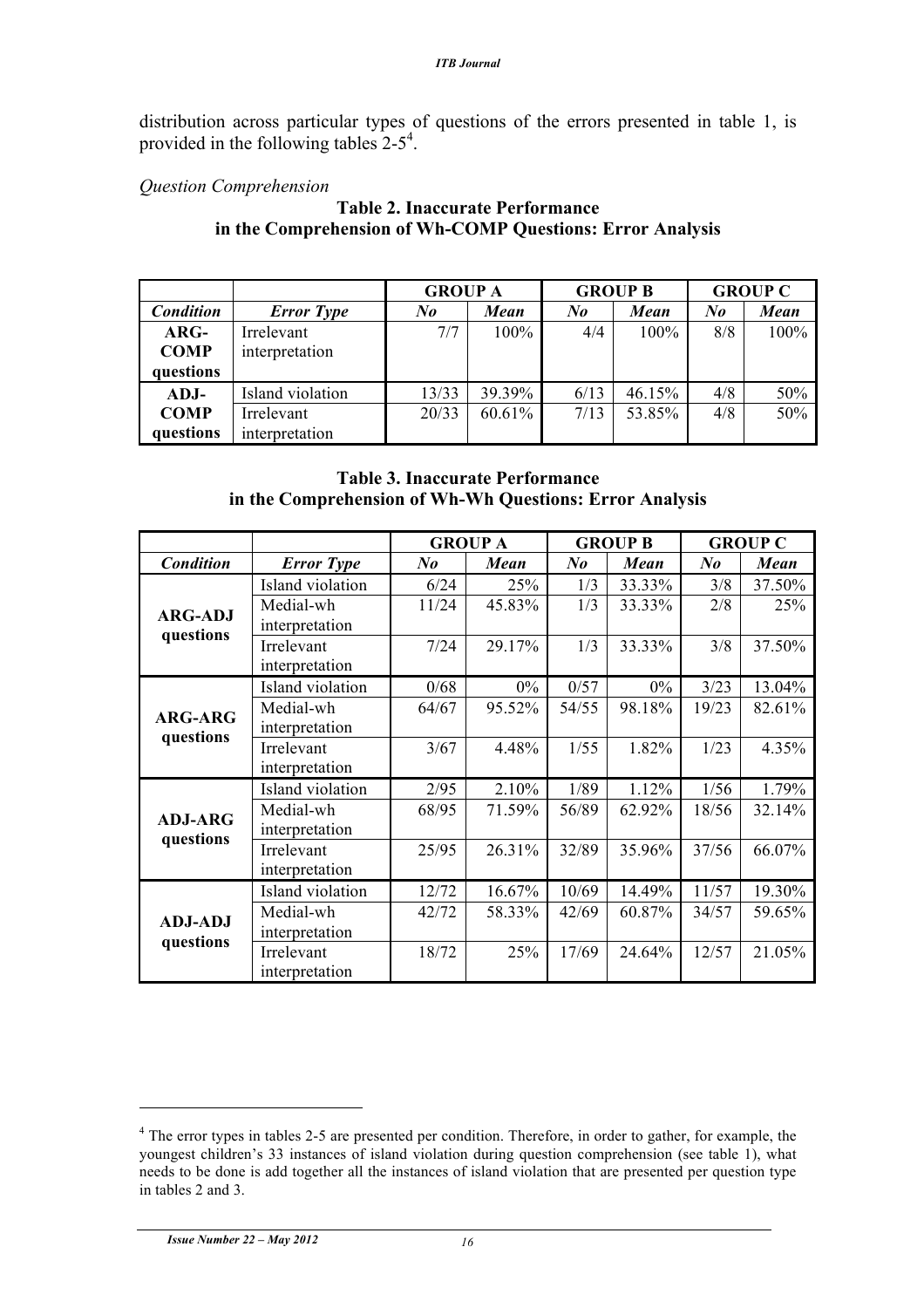# *Question Production*

|                                 |                        | <b>GROUP A</b> |        | <b>GROUP B</b> |        | <b>GROUP C</b> |        |
|---------------------------------|------------------------|----------------|--------|----------------|--------|----------------|--------|
| <b>Condition</b>                | <b>Error</b> Type      | $N_{0}$        | Mean   | $N_{0}$        | Mean   | $N_{0}$        | Mean   |
|                                 | LD                     | 25/241         | 10.37% | 44/128         | 34.38% | 59/108         | 54.63% |
|                                 | Non-target             | 18/241         | 7.47%  | 15/128         | 11.72% | 16/108         | 14.81% |
| Target:                         | wh                     |                |        |                |        |                |        |
| subject                         | Isolated wh            | 191/241        | 79.25% | 65/128         | 50.78% | 27/108         | 25%    |
| questions                       | Irrelevant             | 5/241          | 2.07%  | 2/128          | 1.56%  | 6/108          | 5.56%  |
|                                 | question               | 2/241          | 0.83%  | 2/128          | 1.56%  | 0/108          | $0\%$  |
|                                 | No response            |                |        |                |        |                |        |
|                                 | <b>LD</b>              | 92/272         | 33.82% | 116/193        | 60.10% | 151/185        | 81.62% |
|                                 | Non-target             | 7/272          | 2.57%  | 12/193         | 6.22%  | 9/185          | 4.87%  |
| Target:<br>object<br>questions  | wh                     |                |        |                |        |                |        |
|                                 | Isolated wh            | 157/272        | 57.72% | 57/193         | 29.53% | 21/185         | 11.35% |
|                                 | Irrelevant             | 11/272         | 4.04%  | 5/193          | 2.59%  | 4/185          | 2.16%  |
|                                 | question               |                |        |                |        |                |        |
|                                 | No response            | 5/272          | 1.84%  | 3/193          | 1.55%  | 0/185          | $0\%$  |
| Target:<br>adjunct<br>questions | LD                     | 31/94          | 32.98% | 48/80          | 60%    | 50/80          | 62.50% |
|                                 | Non-target             | 2/94           | 2.13%  | 4/80           | $5\%$  | 5/80           | 6.25%  |
|                                 | wh                     |                |        |                |        |                |        |
|                                 | Isolated wh            | 59/94          | 62.76% | 25/80          | 31.25% | 25/80          | 31.25% |
|                                 | Irrelevant<br>question | 2/94           | 2.13%  | 3/80           | 3.75%  | 0/80           | $0\%$  |

**Table 4. Inaccurate Performance in the Production of Target Short-Distance Questions: Error Analysis**

**Table 5. Inaccurate Performance in the Production of Target Long-Distance Questions: Error Analysis**

|                                 |                   | <b>GROUP A</b> |          | <b>GROUP B</b>            |          | <b>GROUP C</b>            |        |
|---------------------------------|-------------------|----------------|----------|---------------------------|----------|---------------------------|--------|
| <b>Condition</b>                | <b>Error Type</b> | $\mathbf{N}$ o | Mean     | $N_{\boldsymbol{\theta}}$ | Mean     | $N_{\boldsymbol{\theta}}$ | Mean   |
| Target:<br>subject<br>questions | <b>SD</b>         | 121/130        | 93.08%   | 112/127                   | 88.19%   | 80/86                     | 93.02% |
|                                 | Non-target wh     | 7/130          | 5.38%    | 14/127                    | 11.02%   | 5/86                      | 5.81%  |
|                                 | Isolated wh       | 0/130          | $0\%$    | 0/127                     | $0\%$    | 0/86                      | $0\%$  |
|                                 | No response       | 2/130          | 1.54%    | 1/127                     | $0.79\%$ | 1/86                      | 1.16%  |
| Target:<br>object<br>questions  | <b>SD</b>         | 126/129        | 97.67%   | 110/116                   | 94.83%   | 82/88                     | 93.18% |
|                                 | Non-target wh     | 0/129          | $0\%$    | 6/116                     | 5.17%    | 5/88                      | 5.68%  |
|                                 | Isolated wh       | 1/129          | 0.78%    | 0/116                     | $0\%$    | 0/88                      | $0\%$  |
|                                 | No response       | 2/129          | 1.55%    | 0/116                     | $0\%$    | 1/88                      | 1.14%  |
| Target:<br>adjunct<br>questions | <b>SD</b>         | 123/125        | 98.40%   | 100/110                   | 90.91%   | 65/76                     | 85.52% |
|                                 | Non-target wh     | 1/125          | $0.80\%$ | 9/110                     | 8.18%    | 10/76                     | 13.16% |
|                                 | Isolated wh       | 0/125          | $0\%$    | 0/110                     | $0\%$    | 0/76                      | $0\%$  |
|                                 | No response       | 1/125          | 0.80%    | 1/110                     | 0.91%    | 1/76                      | 1.32%  |

On the whole, question comprehension was found to develop earlier than question production, with significant differences attested in all groups. Therefore, the main prediction is, in general terms, borne out. Before ending this section, however, it is interesting to see whether this pattern remained the same when dealing with negative questions exclusively.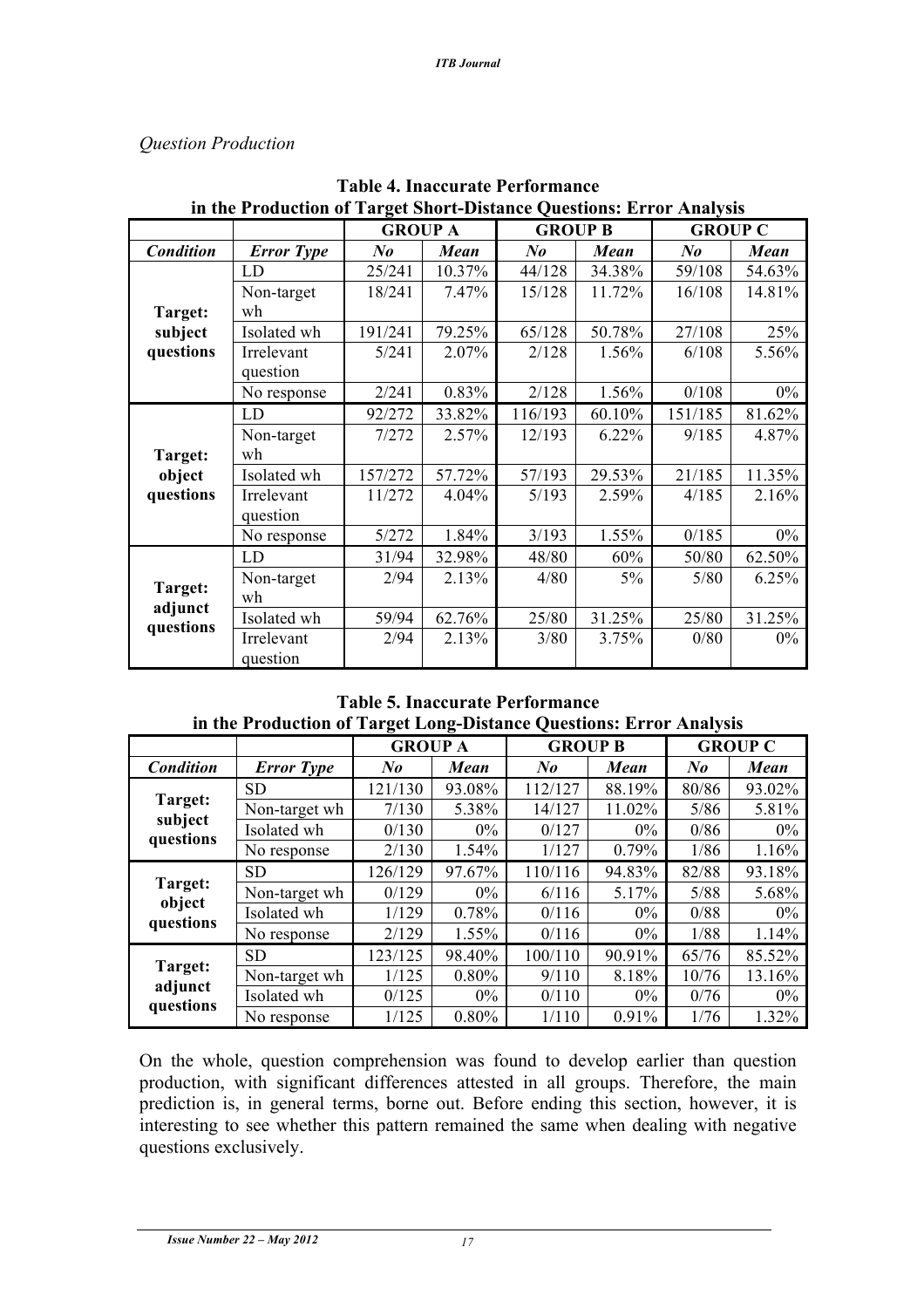Figure 6 below presents the average accurate performance rates of all groups with respect to the comprehension of negative questions and the production of negation in target negative contexts, irrespective of accurate SD/overuse of LD extraction counts<sup>5</sup>.



**Figure 6. Accurate Performance in Negative Questions**

As depicted, accurate performance in negative questions was the dominant pattern from the youngest age, with accurate performance rates increasing with age. Within groups it is evident that children, especially in the two younger groups, performed much better in the comprehension rather than in the production of negative questions.

The main effect of negation within subjects was significant  $[F(1,87)=29.992, p=.000]$ , and so was the effect of negation by group interaction  $[F(2,87)=4.729, p=.011]$ . As for the main between-subjects effect of group, it was also found to be significant  $[F(2,87)=7.760, p=.001]$ . Pairwise, within-group comparisons revealed that accurate performance in the presence of negation was significantly better at the comprehension than the production level in groups A ( $p=000$ ) and B ( $p<01$ ), but not in C ( $p=.249$ ). As for the between-group analysis, in comprehension no significant comparisons were attested as accurate performance rates were very high from the youngest test age. Turning to production, the presence of negation was not avoided in target negative questions; on the contrary, accuracy rates were above 50% from the youngest age, with significant differences attested between groups A and B  $(p=.002)$ , and between groups A and C ( $p=0.00$ ). This suggests that a significant burst in the production of negation occurred between A and B, and the accuracy rates increased gradually thereafter.

<sup>&</sup>lt;sup>5</sup> On the comprehension side, what were of interest in the present measurement were children's responses with regard to the fronted wh-element. On this ground, medial-wh and irrelevant interpretations were excluded from the measurement. On the production side, instances of isolated wh and irrelevant questions were excluded.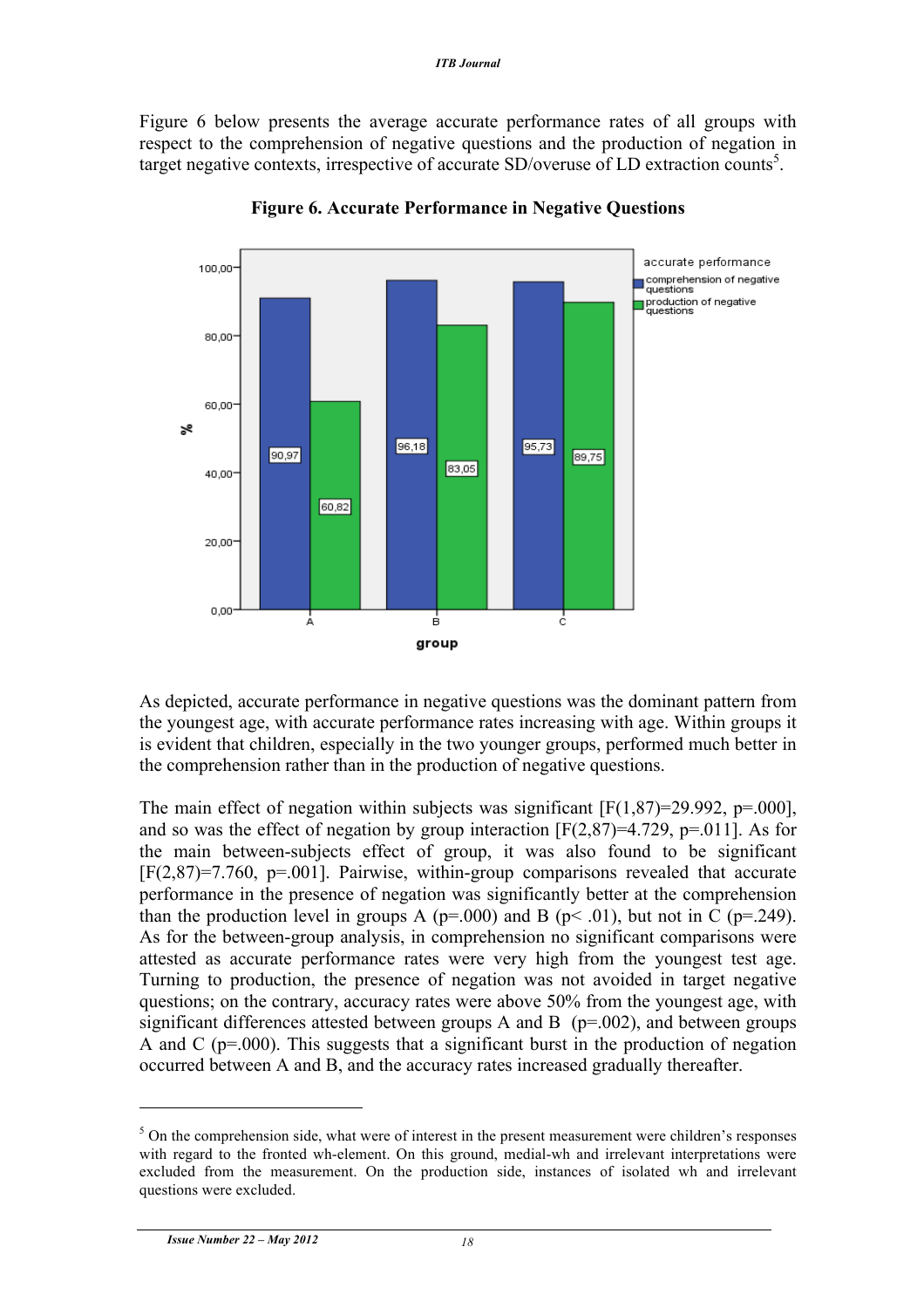As a final note, it is interesting to mention that the negative questions produced by the Greek children in the present study were grammatical in their overwhelming majority. Instances of negation doubling were not attested, while instances of verb doubling were scarce and amounted to only six across groups: five in group A and one in group C. As a matter of fact, all these six instances involved doubling not only of the verb but also of the wh-element, and are listed just below.

- (1) 'Pu tha pai pu dhe tha pai kanis?' where will go-3SG where not will go-3SG no one *target*: Pjos na min pai puthena simera? (= 'Who should not go anywhere today?')
- (2) 'Ti na pari ti mi pari mesa sto spiti?' what to take-3SG what not take-3SG inside the house *target*: Ti na min pari mesa sto spiti? (= 'What should he not take in the house?)
- (3) 'Pjo na pai pjo na min pai makria?' which to go-3SG which to not go-3SG away *target*: Pjo pedhi na mi fiji makria? (= 'Which child should not go away?')
- (4) 'Ti na min fai o Kostas ti na fai?' what to not eat-3SG the Kostas what to eat-3SG *target*: Ti na min fai o Kostas? (= 'What should Kostas not eat?')
- (5) 'Pjo na bi pjo na mi bi mesa?' which to enter-3SG which to not enter-3SG inside *target*: Pjo pedhi na mi bi mes sto spiti? (= 'Which child should not go in the house?')
- (6) 'Astruli pjo dhokimazi pjo dhe dokimazi o filos su?' Astruli which try-3SG which not try-3SG the friend your *target*: Pjo fajito dhen troi o Jack? (= 'Which food doesn't Jack eat?')

The rest of the negative questions produced across groups were grammatical, with two of them actually instantiating the use of a cleft construction<sup>6</sup>.

(7) 'Pjos ine aftos pu dhe bori na pai?' who be-3SG he that not can-3SG to go-3SG 'Who is the one that cannot go?' *target*: Pjos dhe tha voithisi ti mama? (= 'Who will not help mum?')

<sup>&</sup>lt;sup>6</sup> As a matter of fact, instances of cleft questions were only three throughout the production data. The two of them are the ones listed in (7) and (8), while the third instance of wh-cleft was produced by one of the oldest children in a target affirmative context and is presented below.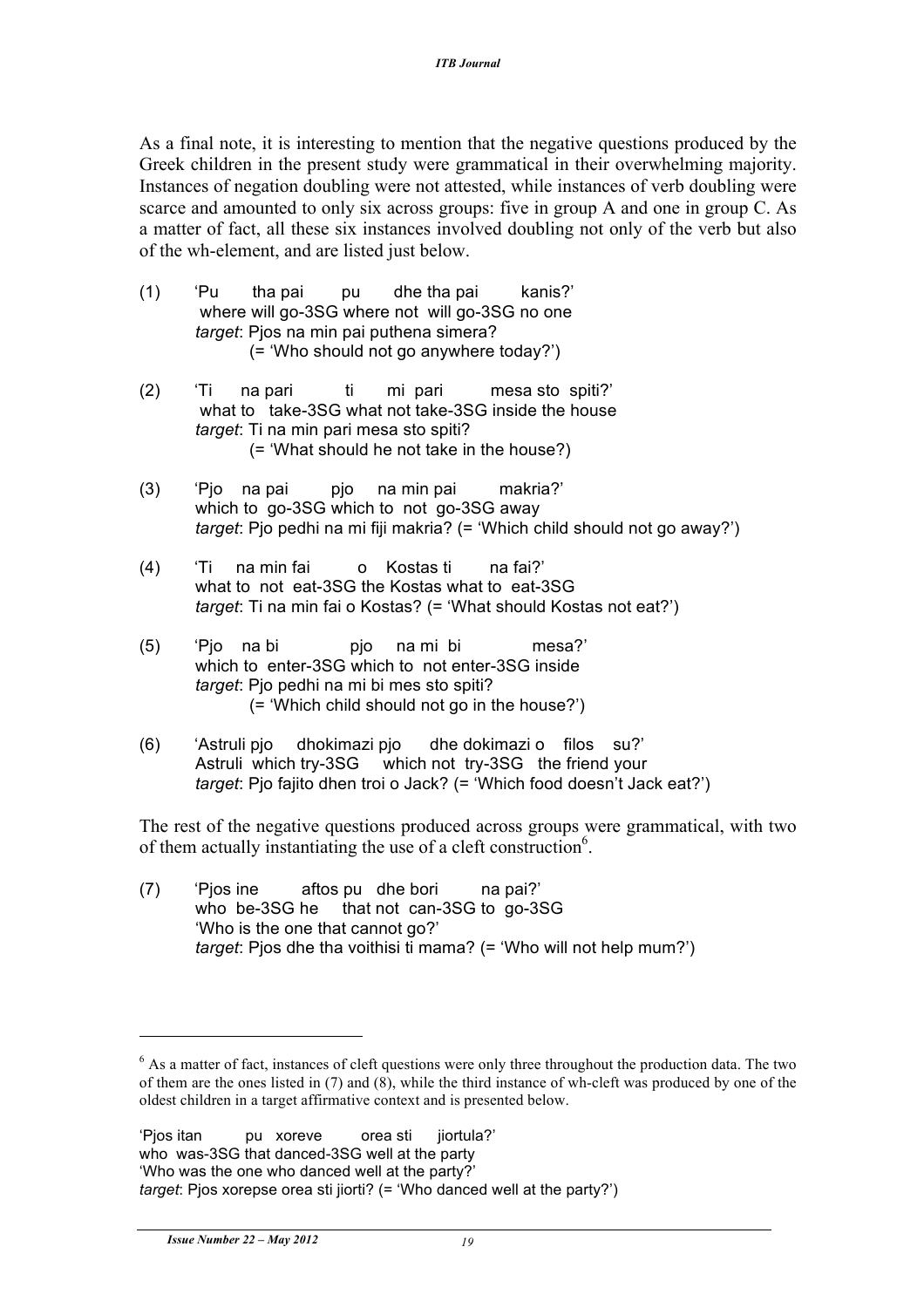(8) 'Pjo itan to zoaki pu de xorepse para poli kala?' which was-3SG the animal that not danced-3SG very very well 'Which was the animal that did not dance very well?' *target*: Pjo zoo dhen xorepse katholu kala? (= 'Which animal did not dance well?')

On the whole concerning negative questions, the above results indicate that negation effects were present in child grammar from the youngest test age, with comprehension being better compared to production. In other words, the more general pattern of higher accuracy rates in comprehension than production seems to be confirmed even when looking to negative questions in isolation.

# **4. Discussion and Conclusions**

To sum up with regard to children's performance on the acquisition of wh-questions, the main result was that the comprehension of wh-questions showed overall significantly higher accurate performance rates than the production of wh-questions from the youngest test age. Besides, it is important to note that children's better performance in comprehension over production is also reflected at a more fine-grained level. That is, accurate performance in comprehension of all wh-COMP and wh-wh questions, with the exception of ADJ-wh ones, either was high/top<sup> $\prime$ </sup> by the youngest test age or became high/top at a certain age. On the production side, accurate performance displayed some degree of development as well: it increased significantly by group B in target SD and by group C in target LD questions. However, it never reached a level of high/top performance, thus being in contrast with accurate performance in comprehension.

Regarding accurate performance per extraction site, the following tendencies were observed. As far as comprehension is concerned, accurate performance in wh-COMP questions was high/top in the two older groups but significantly lower in adjunct (average performance) compared to argument extraction (top performance) for the youngest children. In the presence of a wh-island (i.e. wh-wh questions), however, accurate comprehension rates were generally lower. In the two younger groups, ARG-ADJ were the significantly easiest (high/top performance) and ADJ-ARG the significantly most difficult questions to comprehend (low performance), with ARG-ARG and ADJ-ADJ falling in-between with decreasingly low-level rates of accurate performance. As for the oldest group, all argument questions (ARG-ADJ, ARG-ARG) were significantly easier (high/top performance) than all adjunct ones (ADJ-ARG, ADJ-ADJ) (low performance). On the whole, then, it seems to be the case that the comprehension of argument-extraction questions caused less problems than the comprehension of adjunct-extraction ones to the 4-to-7 year old Greek children that participated in this study. At the production level, where target LD questions were generally more difficult to produce than target SD questions across all test ages, the argument/adjunct extraction site did not affect the youngest children's accurate performance, which remained at low levels in all conditions. Yet, in groups B and C a

 $<sup>7</sup>$  Such characterizations of performance throughout this section refer to the following specifications:</sup> top performance:  $90\% <$ high performance:  $80\%$  -  $89.99\%$ 

average performance: 60% - 79.99%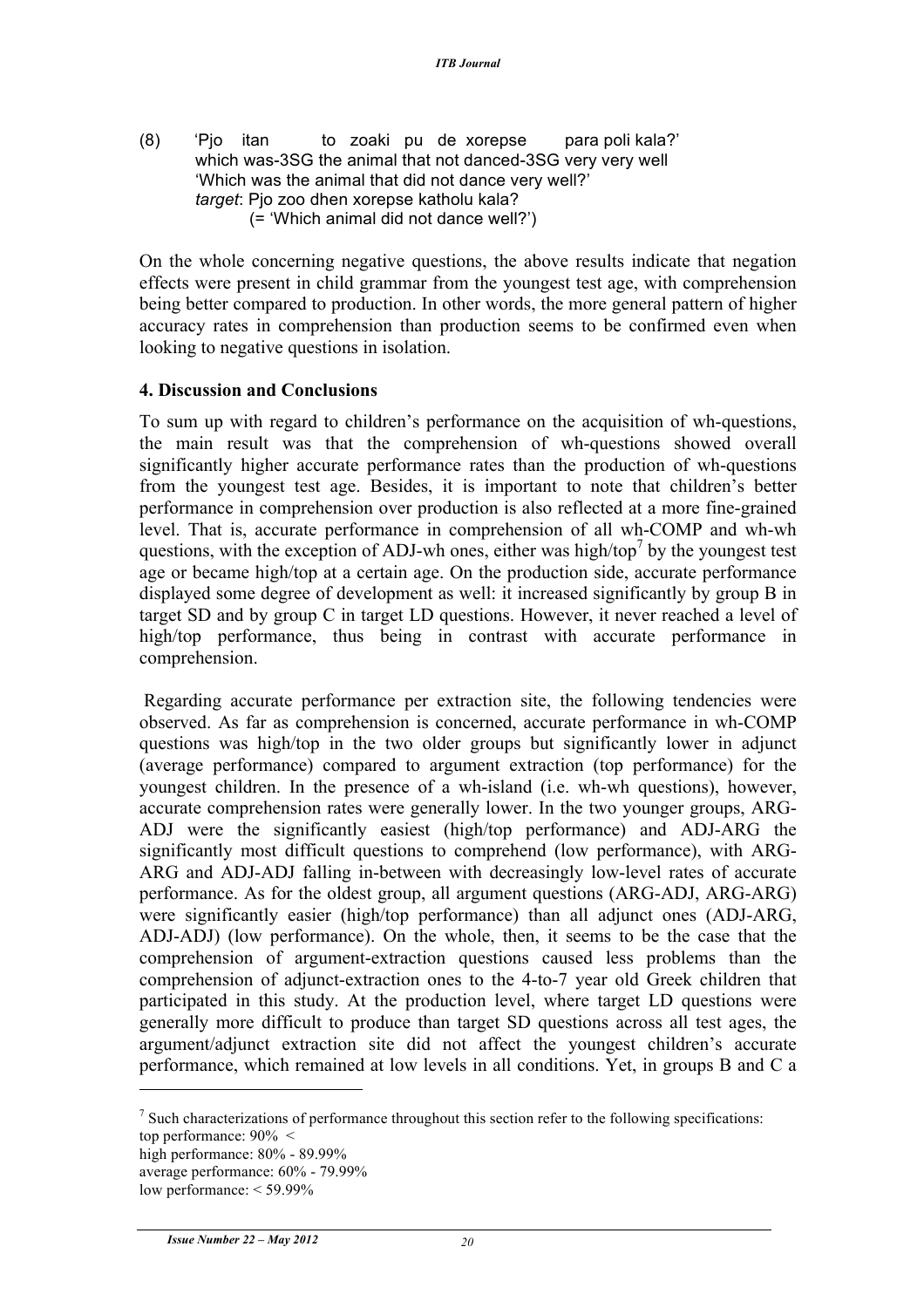different pattern was observed: in target SD questions adjunct extraction was found to be significantly more difficult than argument extraction, whereas in target LD questions adjunct extraction was easier to produce than argument extraction.

On the basis of all these observations regarding accurate performance per extraction site, one important similarity seems to emerge between comprehension and production. Specifically, the comprehension of wh-wh questions, where grammatical interpretation of the raised wh essentially involves SD movement (cf. Thornton & Crain 1994: 228), patterns together with the production of target SD questions. That is, at both the comprehension and the production level, SD extraction of adjuncts was more problematic than SD extraction of arguments, especially in the older groups. At first sight, the increased problems with adjunct extraction may be considered to be the result of conceptual difficulties associated with the more abstract concepts expressed by adjuncts compared to arguments (e.g. Bloom et al. 1982: 1084, Thornton & Crain 1994: 248-249). Interestingly, however, a reverse pattern applied to LD extraction at the production level, where adjunct questions were less problematic than argument questions. From a closer look at a deeper level, this discrepancy pattern between arguments and adjuncts may be argued to reflect an attempt on the part of the children to save on processing resources. Given that arguments are projected by the lexicon and need to be attached into the parse tree under the dictation of grammatical principles while adjuncts are only optionally attached to the verb by a more global principle (e.g. Full Interpretation) (Pritchett 1991: 327), it follows that the formation of wh-argument chains is more demanding in terms of processing than the formation of wh-adjunct chains. Modality of performance (comprehension/production) and distance of extraction (short/long) are then considered to play a counterbalancing role, with accurate argument chains being more prominent in target SD production and question comprehension, and accurate adjunct chains more prominent in target LD question production<sup>8</sup>.

To summarize so far, these findings suggest that children's performance follows consistently resource-saving strategies. The significantly higher accurate performance in question comprehension than in question production as well as the attainment of high/top performance in the former as opposed to the latter, are well explained under the assumption that comprehension necessitates the employment of fewer processing resources than production. Furthermore, even at an extraction-specific level, the significantly higher accurate performance on argument and adjunct extraction in comprehension/SD production and in LD production respectively, may also be treated as evidence in support of children's employment of resource-saving strategies.

In addition, it is interesting to note, in passing, that in target SD and target LD production, accurate performance rates in argument extraction did not differ significantly between subject and object questions in the youngest group. Yet, significant differences were attested in the two older groups: subject extraction was significantly easier in target SD questions for groups B and C, whereas object extraction was significantly easier in target LD questions, but only for group B<sup>9</sup>. Our findings from the youngest children contradict relevant crosslinguistic ones (e.g. Fahn

<sup>8</sup> Remember that comprehension is less costly in terms of processing than production, and so is SD over LD production.

 $9\,\mathrm{For\thinspace group\thinspace C\thinspace children, no\thinspace significant\thinspace differences\thinspace were\ observed\ between\ subject\ and\ object\ extraction.}$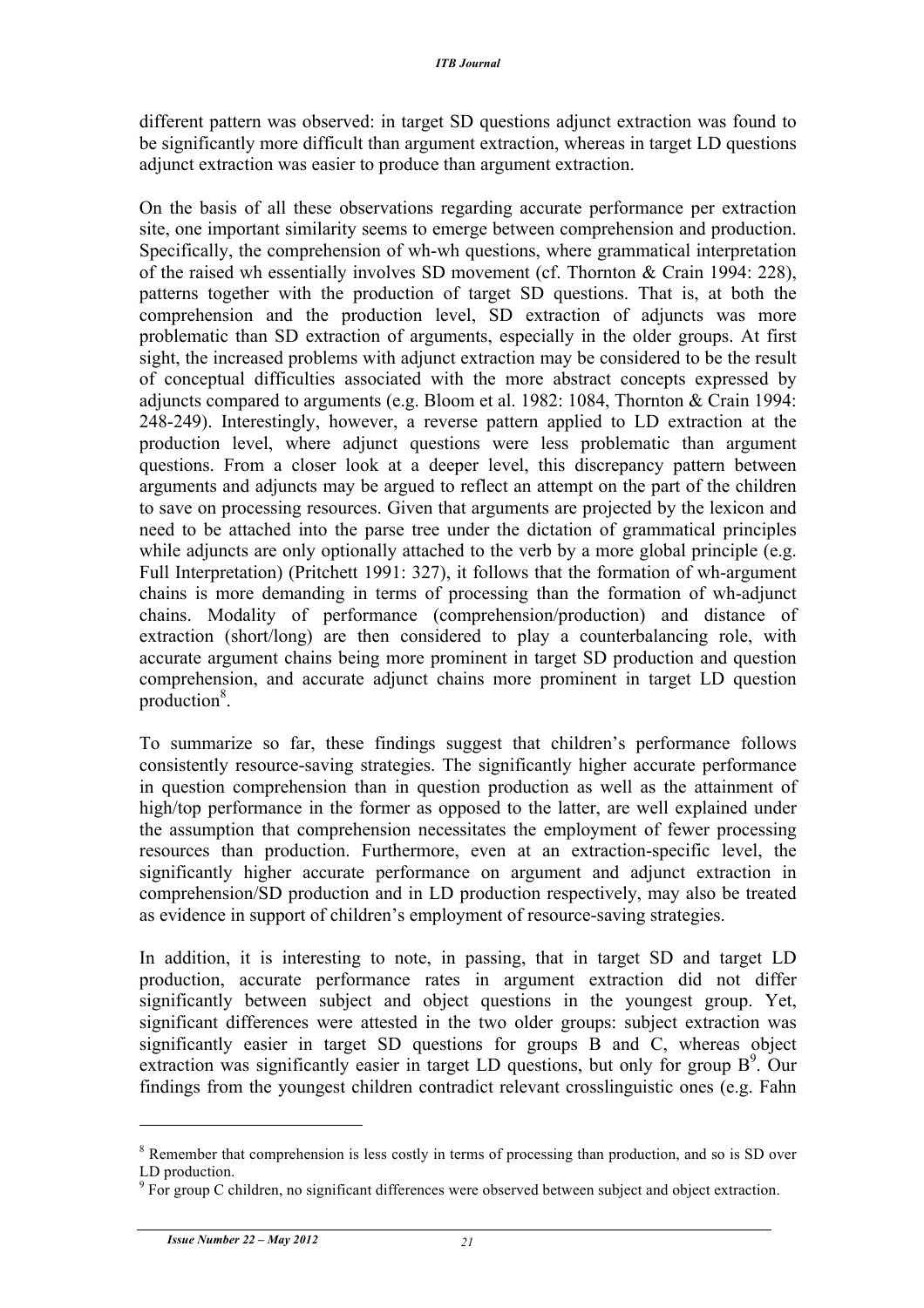2003, Guasti et al. 2011), which have been explained in terms of length-of-wh-chain effects on children's parser: subject chains can be formed earlier than object chains, since the latter always include an intervener (typically the subject) between the filler and the gap (Friedmann et al. 2009: 81). On this ground, subject chains require less memory load in order to get processed, and hence they are preferred over object chains (e.g. Gibson et al. 1994). According to Guasti et al. (2011), this subject/object asymmetry disappears in Greek because the morphological case marking on the whexpressions nullifies the presence of any intervention effect. This seems to hold for the youngest children in the present study, but not for the older ones. For the older children, length-of-wh-chain effects similar to those attested crosslinguistically seem to be in operation in target SD questions and thus to override case-marking effects; as for the greater ease with object extraction in target LD questions, this might be explained on pragmatic grounds: object questions are less marked than subject ones in terms of focus, and this reduced pragmatic markedness may counterbalance the greater processing cost associated with LD dependencies, thus leading to higher accuracy in the production of target object compared to target subject LD questions (cf. Stromswold 1995).

Turning to negative questions as a final point, the early Greek data showed that the presence of negation was generally not avoided in target negative questions, since accurate performance rates had become high by group B. It is worth underlining that almost all negative questions produced by the Greek children were grammatical. At a crosslinguistic level, early English data has shown that children's negative questions often involve some type of doubling, like doubling of the auxiliary or doubling of the auxiliary along with negation (Guasti et al. 1995, Hiramatsu 2003, Thornton 1995). On the contrary, early Italian negative interrogatives are adult in form, with doubling occurrences never being attested (Guasti 1996). Given these two trends in the production of negative questions, early Greek seems to pattern together with Italian, since the only observed instances of doubling included wh and verb doubling and amounted to only six across groups. Drawing on the claim that children initially assume that negation must stay in a V-related projection (cf. Guasti 1996, Guasti et al. 1995), it is argued here that Greek children, on a par with their Italian but unlike their English peers, seem to hypothesize correctly from start that the Neg-Criterion must be satisfied inside CP and not IP. Unlike English, all verbs can raise to C in Greek and Italian, and hence CP is the V-related projection where the negation feature is checked. For this reason, Greek children locate negation inside CP from start and produce adult-like negative interrogatives<sup>10</sup>. The highly grammatical negative questions provide validation of the claim on children's initial assumption to place negation in a V-related projection, which attests, in turn, to that children adopt the most restrictive hypotheses possible at each stage of processing (cf. Guasti et al. 1995).

On the whole, all these findings converge to a common point: in child grammar, the most economical options prevail, as dictated by the natural economy principle that

<sup>&</sup>lt;sup>10</sup> Contrary to Greek children, Italian children have to *raise* negation to CP in order to produce grammatical negative questions. This difference between Greek and Italian stems from the fact that negation occupies a higher structural position in the former compared to the latter language. That is, in Greek NegP is located between the two lower C heads  $C_{OP}$  and  $C_M$  within a split-CP domain (see Roussou 2000: 79 for more details), while in Italian negation is located within IP (Guasti et al. 1995, Guasti 1996). As a result of this difference, adult-like negative interrogatives in Greek, unlike Italian, do not involve raising to but merely retaining of negation inside CP.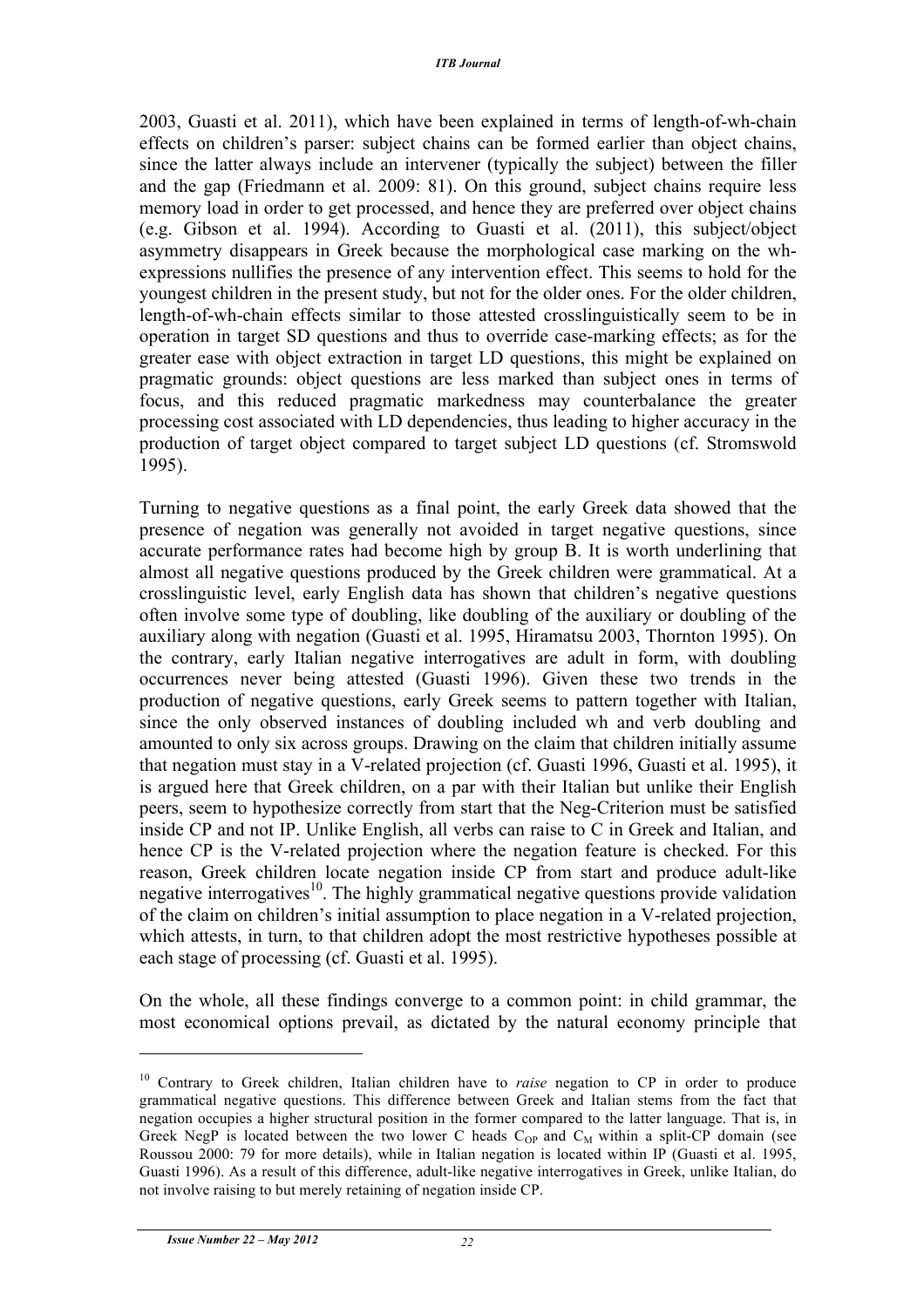permeates the operations of the language acquisition device. In other words, an economy-based hierarchy of choices is in play, with the least marked strategies being preferred over the most marked ones. What is essential to underline here is that this economy-based hierarchy of choices is not triggered exclusively on syntactic grounds. As suggested in the above discussion, semantic and pragmatic factors also seem to affect the formation of this hierarchy. Thus Jakubowicz's (2005) Derivational Complexity Hypothesis, according to which less complex derivations are correctly spelled out at the PF interface before more complex ones during language development, can be seriously challenged. Children's processing ability may lag behind not at the level of form but at the level of meaning integration. In other words, maturation in terms of processing, which constitutes an extra-linguistic domain, is involved, and this maturation concerns semantics rather than syntax. On the whole, then, maturation of a non-linguistic ability is hypothesized, which is in line with a continuity account of language acquisition (e.g. Hyams 1986, 1994, Pinker 1984).

#### **References**

- Abdulkarim, L., T. Roeper and J. de Villiers, 1997: "Negative Islands in Language Acquisition", paper presented at *New Perspectives on Language Acquisition: Minimalism and Pragmatics*, University of Massachusetts, Amherst, June 2 - 4, 1997.
- Bloom, L., S. Merkin and J. Wooten, 1982: ""Wh"-Questions: Linguistic Factors That Contribute to the Sequence of Acquisition", *Child Development* 53(4), pp. 1084-1092.
- Cheng, L. L.-S., 1991: *On the Typology of Wh-Questions*. PhD Dissertation, MIT.
- Cheng, L. L.-S., 1997: *On the Typology of Wh-Questions*. New York, London: Garland Publishings.
- Crain, S. and R. Thornton, 1998: *Investigations in Universal Grammar. A Guide to Experiments on the Acquisition of Syntax and Semantics*. Cambridge, Massachusetts: MIT Press.
- Fahn, R.-L. S., 2003: "Chinese-Speaking Children's Productions of *Wh*-Questions", *Concentric: Studies in English Literature and Linguistics* 29(2), pp. 82-117.
- Fanselow, G., R. Kliegl and M. Schlesewsky, 1999: "Processing Difficulty and Principles of Grammar", in S. Kemper and R. Kliegl (eds.), *Constraints on Language: Aging, Grammar and Memory*, pp. 171- 201. Dordrecht: Kluwer.
- Frazier, L. and G. B. Flores d' Arcais, 1989: "Filler Driven Parsing: A Study of Gap Filling in Dutch", *Journal of Memory and Language* 28, pp. 331-344.
- Friedmann, N., A. Belletti and L. Rizzi, 2009: "Relativized relatives: Types of intervention in the acquisition of A-bar dependencies", *Lingua* 119, pp. 67-88.
- Gibson, E., G. Hickok and C. T. Schütze, 1994: "Processing Empty Categories: A Parallel Approach", *Journal of Psycholinguistic Research* 23(5), pp. 381-405.
- Guasti, M. T., 1996: "Acquisition of Italian interrogatives", in H. Clahsen (ed.), *Generative perspectives on language acquisition*, pp. 241-269. Amsterdam, Philadelphia: John Benjamins.
- Guasti, M. T., 2000: "An excursion into interrogatives in Early English and Italian", in M.-A. Friedemann and L. Rizzi (eds.), *The Acquisition of Syntax: Studies in Comparative Developmental Linguistics*, pp. 105–128. London, New York: Longman.
- Guasti, M. T., R. Thornton and K. Wexler, 1995: "Negation in children's questions: The case of English", *Proceedings of the 19th Annual Boston University Conference on Language Development*, pp. 228-239.
- Guasti, M. T., C. Branchini and F. Arosio, 2011: "Interference in the production of Italian subject and object wh-questions", *Applied Psycholinguistics*.
- Hiramatsu, K., 2003: "Children's Judgments of Negative Questions", *Language Acquisition* 11(2), pp. 99-126.
- Hyams, N., 1986: *Language Acquisition and the Theory of Parameters*. Dordrecht: Reidel.
- Hyams, N., 1994: "V2, Null Arguments and COMP Projections", in T. Hoekstra and B. D. Schwartz (eds.), *Language Acquisition Studies in Generative Grammar, pp. 21-55*. Amsterdam: John Benjamins.
- Jakubowicz, C., 2005: "The language faculty: (Ab)Normal development and interface constraints", paper presented at *GALA 2005*, Siena.
- Philip, W. and J. de Villiers, 1992: "Monotonicity and the acquisition of weak wh-islands", in E. V. Clark (ed.), *Proceedings of the 24th Annual Child Language Research Forum*, pp. 99-111. Stanford, California: CSLI Publications.